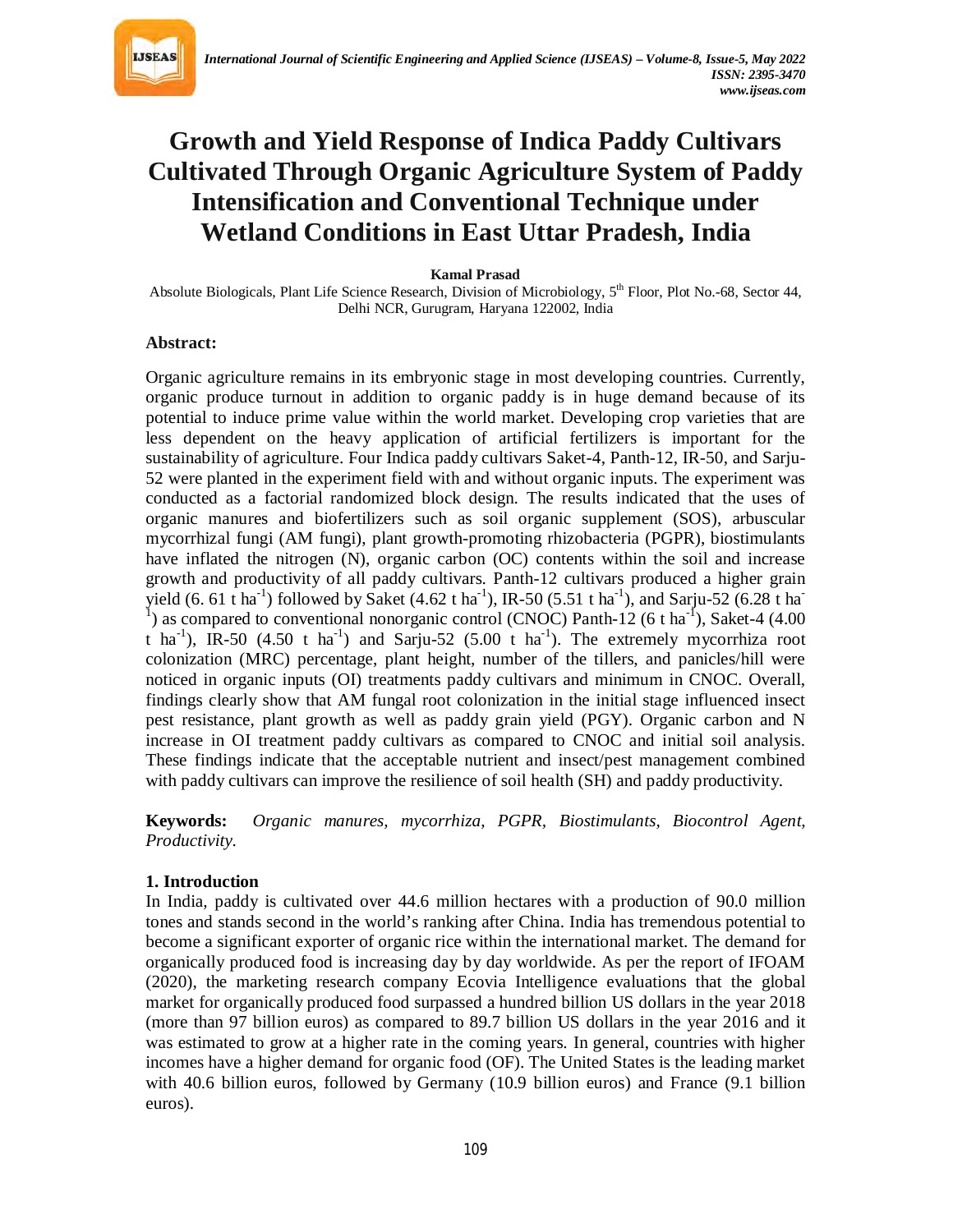

The developing countries in the main South Asian countries have also observed a rapid growth in OF production. The increasing fear regarding the tough effects of intensive use of chemicals in agriculture has covered the way to embrace organic farming worldwide (Prasad, 2005; Prasad, 2021b; Prasad, 2022a, b). Organic agriculture (OA) remains in its embryonic stage in most developing countries.

OA systems aim at resilience and buffering capability within the farm ecosystem, by stimulating internal self-regulation through purposeful agrobiodiversity in and above the soil, rather than external regulation through chemical protectors (Bueren et al., 2002). OA would like specific varieties that are adapted to their lower input farming system (LIPS) and might perform higher yield stability than conventional varieties (Bueren et al., 2002). Several breeding programs took yield potential because of the primary target. However, with the increasing living standards and therefore the enhancements in cooking, the eating and appearance quality of the rice grain has become a priority (Zhang, 2007.) For additional improvement of organic product quality and yield stability, new varieties are needed that are adapted to OA systems (Bueren et al., 2002). The emphasis on small-scale integrated farming systems has the potential to revitalize rural areas and their economies. Currently, India ranks seventh in terms of total land (approximately 2.8 million ha) beneath organic cultivation and first in the number of organics produced within the world.

Paddy (*Oryza sativa* L.) is a most important member of the family Graminae. It is a plant of Asian origin and therefore the second most significant crop in India, next to wheat. It forms the staple food of over 75% of the population. Virtually 90% of the world's total paddy production comes from Asia. Among the Asian countries, China and India remain the world's top two producers of paddy. Cultivated paddy belongs to two species: *Oryza sativa* which originated in Asia and *Oryza glaberrima* which originated in West Africa. *O. sativa* is wide cultivated species worldwide. Asian cultivated paddy has evolved into three eco-geographic races–indica, japonica, and javanica. Over 600 improved cultivars of indica paddy have been released for cultivation since 1965. The key paddy-growing states in India are Uttar Pradesh, Madhya Pradesh, Bihar, West Bengal, Odisha, Andhra Pradesh, Assam, Punjab, Tamil Nadu, Karnataka, Maharashtra, and Haryana. In India, paddy is cultivated over 44.6 million hectares with a production of 90.0 million tones and stands second in the world's ranking after China. India has tremendous potential to become a significant exporter of organic rice within the international market.

OA has an objective to encourage and enhance the health, biodiversity, and soil biological activities of the agro-ecosystem (Singh et al. 2005; Badgley et al. 2006; Chouichom and Yamao, 2010; Prasad, 2013; Prasad, 2015; Prasad, 2017; Prasad, 2020; Prasad, 2021a, b, c, d; Prasad, 2022a, b). Adoption of OA would facilitate mitigating the issues connected with input-intensive conventional agriculture (Wheeler, 2008; Prasad et al., 2021). Conventional agriculture (CA) has resulted in a negative impact on the environment, the presence of toxic residues in food, and an overall reduction in the quality of food that has increased numerous diseases (Prasad and Yadav, 2022). The organic production system (OPS) has the potency to solve these difficulties. This study focuses on promoting climate-resilient agriculture technologies by appropriately investigating the cultivars of appropriate paddy and OI applications that may enhance the expansion and quality of paddy productivity sustainably.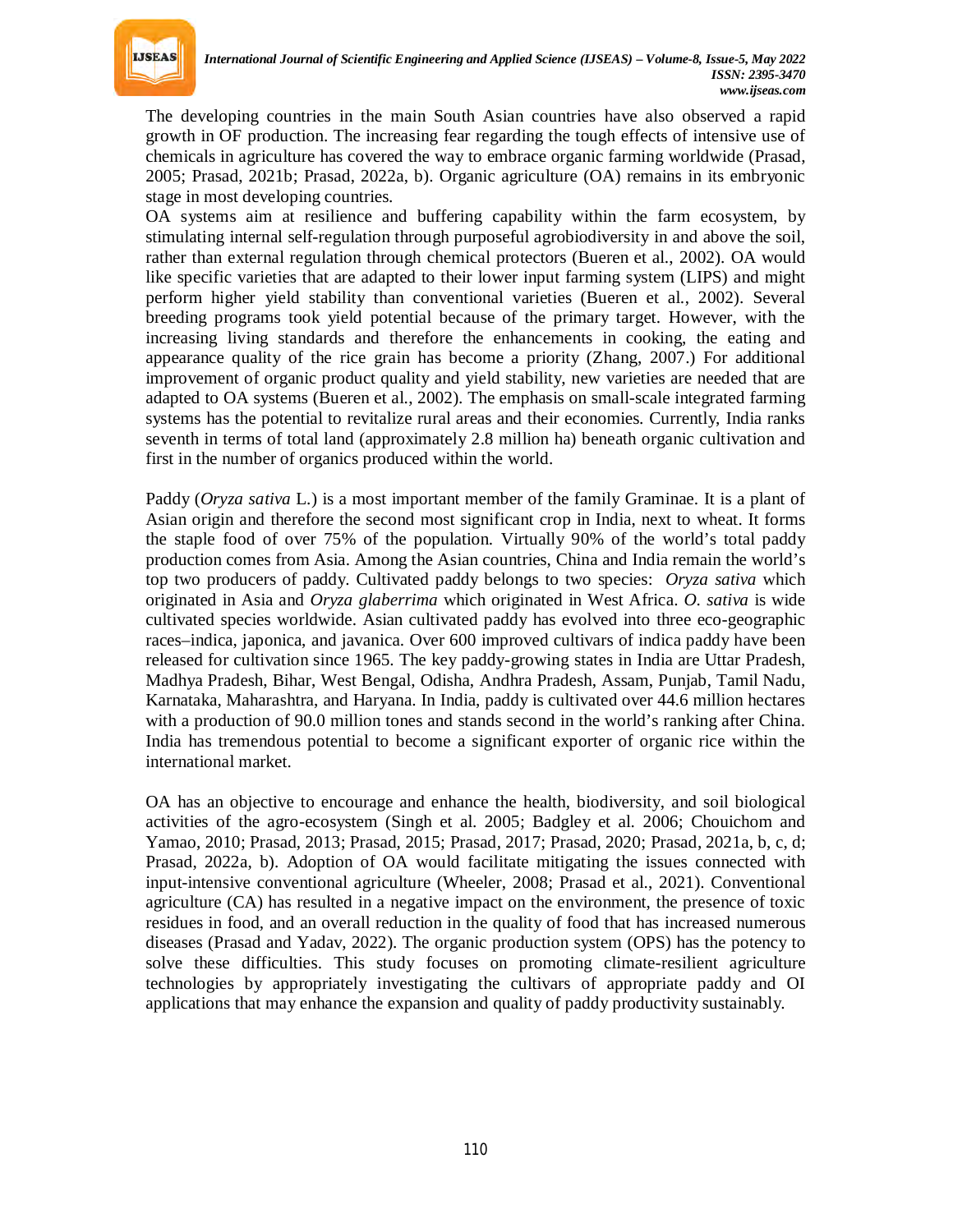

# **2. Materials and Methods**

## **2.1. Experimental Field Location**

A field experiment was conducted at Bahadurpur, District- Basti, East Uttar Pradesh, India during the Kharif season. The district lies between the parallels of 26° 23' and 27° 30' North and Latitude and 82° 17' and 83° 20' East longitude (Figure 1). It is the maximum length from north to south is about 75 km. and breadth from east to west about 70 km. The district lies between the newly created district Sant Kabir Nagar on the east and Gonda on the west. The area has a moderate and tropical climate. Humidity is fairly high throughout the year. The temperature throughout summer touches  $35-45.0^{\circ}$ C and during winter its  $8.0^{\circ}$ C. The average annual rainfall is 1166 mm and also the average annual temperature is 26.5°C. Field trial soil is alluvial, with a light to medium texture having an almost neutral pH.



**Figure 1:** Graphical map **(a)** India, **(b)** Uttar Pradesh (State), **(c)** Basti (District) and **(d)** Bahadurpur (City).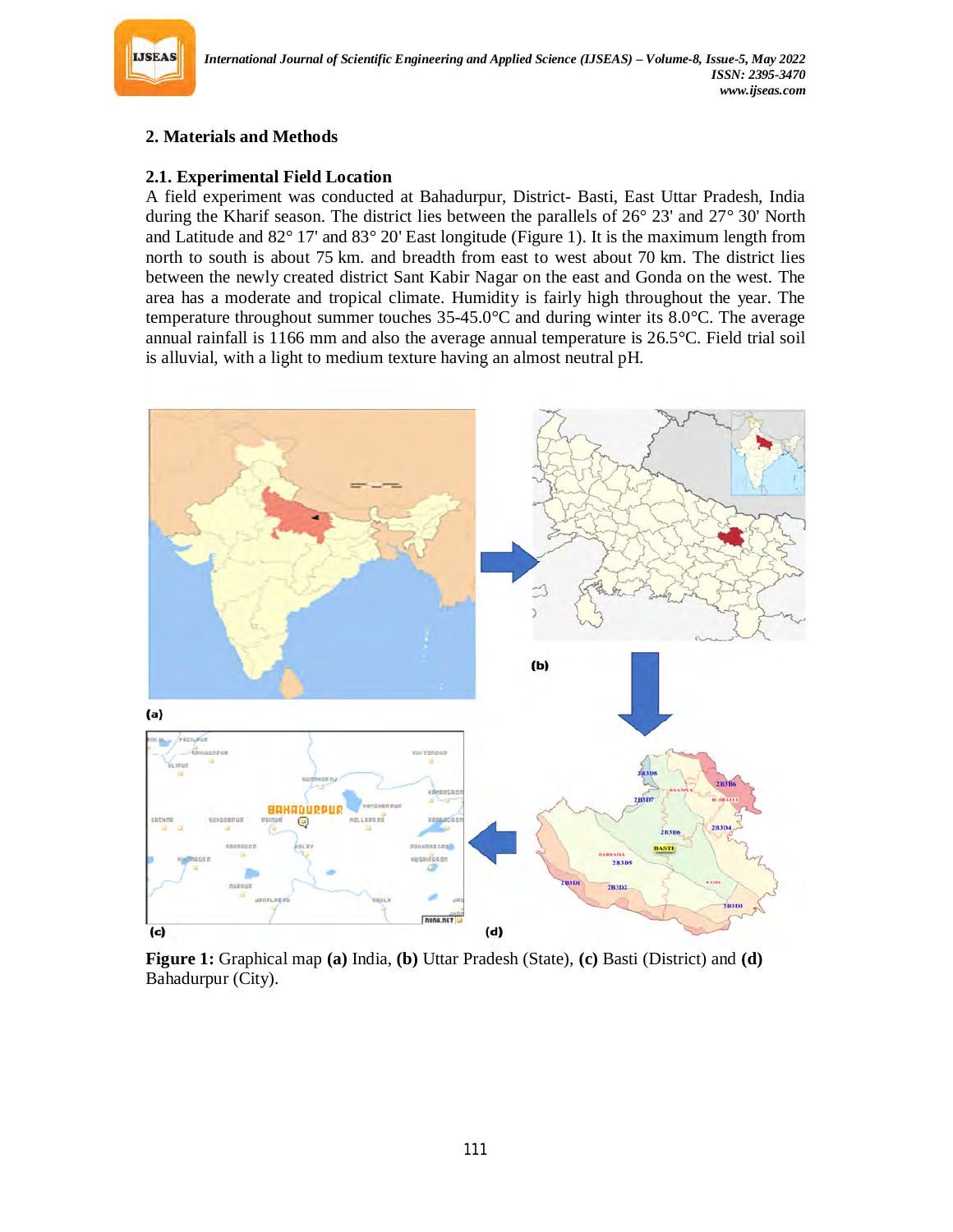

## **2.2. Procurements of Conventional Inorganic Fertilizers and Organic Inputs**

Conventional chemical fertilizers and paddy cultivars were purchased from the native market and organic inputs (OI) such as soil organic supplement (SOS), vermicompost, neem cake, Absolute Biologicals microbial cultures such as Arbuscular mycorrhizal fungal biofertilizer, Pseudomonas fluorescens, Fraturia aurantia, Azotobacter chroococcum,  $(1x10^{11}$  CFU ml<sup>-1</sup>) PGPR; *Trichoderma harzianum* (2x10<sup>8</sup> spores ml<sup>-1</sup>), *Bacillus subtilis*, (2x10<sup>9</sup> CFU g<sup>-1</sup>), *Metarhizium anisopliae*,  $(2x10^8 \text{ spores ml}^{-1})$ , *Beauveria bassiana*  $(2x10^8 \text{ spores/ml})$  and Absolute Biologicals biostimulants was prepared our labs for the experiments.

## **2.3. Paddy Field Experiment (PFE)**

The Indica paddy experiments were conducted within the Kharif season for the development of organic vs. conventional cultivation and their comparative assessment through new concepts and strategies of potential crop improvement. Organic and inorganic inputs were obligatory as basal and split doses into completely different paddy cultivars and their different growth stages.

## **2.4. Preparation of Paddy Nursery Bed (PNB)**

Indica paddy cultivar seedlings were prepared at the experiment site.  $500 \text{ m}^2$  nursery bed sizes were raising India paddy seedlings for one hectare of land transplantation  $(50 \text{ kg ha}^{-1})$ seeds) for every Indica paddy cultivar. At the time of ultimate preparation of nursery bed, entire water was drained out and also the field was leave water for 48 hrs. Once ploughing the nursery bed (four times), 10 kg neem cake mixed with 25 kg of vermicompost was spread on conventional non-organic control (CNOC) nursery bed soils whereas in organic nursery bed (ONB), 10 kg neem cake, 1 kg SOS was properly mixed with 25 kg of vermicompost and spread on ONB soil during the last ploughing. Later, the soil ought to be properly levelled. The next day Indica paddy (Saket-4, Panth-12, IR-50, and Sarju-52) cultivars were seeded on CNOC and ONB on an individual basis (Figure 2).

#### **2.5. AM fungi Inoculant**

The density of AM fungi that were mixed with triple sterile talc powder was adjusted with 3000 infected propagules (IP) per gram of inoculants containing growing to subtract, infected roots bits, hyphae, and mycelial mass. Absolute Biologicals AM fungi inoculum containing one million infected propagules (IP) per hector were treated with seeds at the time of seeds sowing in the nursery for samplings.

#### **2.6. Seed Treatment**

In ONB, Indica paddy cultivars (Saket-4, Panth-12, IR-50, and Sarju-52) were treated with Absolute Biological PGPR cultures such as *P. fluorescens, F. aurantia, A. chroococcum*  $(1x10<sup>11</sup> CFU mI<sup>-1</sup>)$  and biocontrol agent (BA) *T. harzianum*  $(2x10<sup>8</sup>$  spores ml<sup>-1</sup>) along with AM fungi before sowing within the nursery beds.

#### **2.7. Nursery Precaution for Healthy Sapling**

After ten days of sowing, applied Chlorpyriphos 20 EC  $(2.5 \text{ L ha}^{-1})$  on CNOC nursery beds and Absolute Biologicals Biostimulant (500 g ha<sup>-1</sup>) and *B. subtilis* (250 g ha<sup>-1</sup>) on ONB as a foliar spray.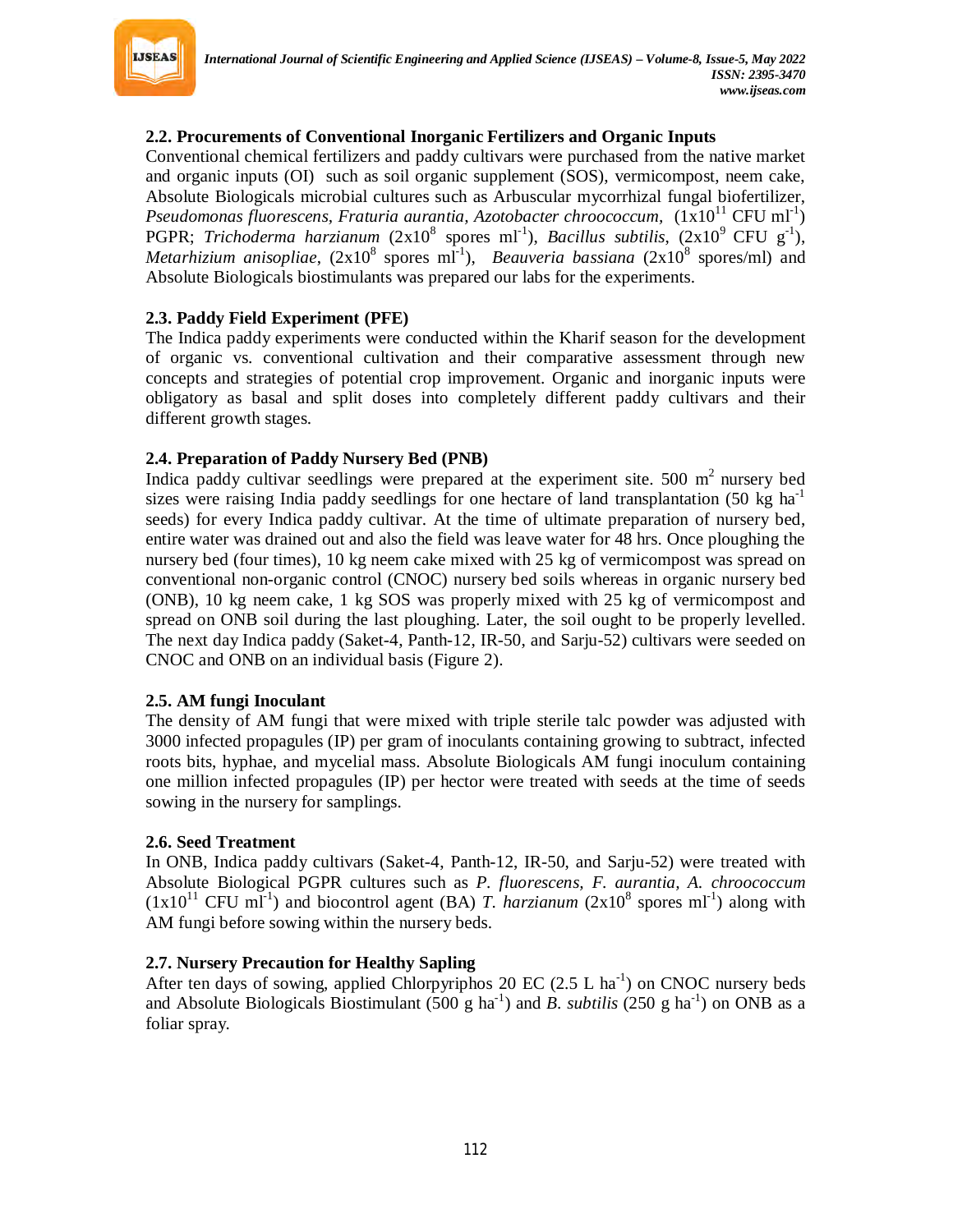

## **2.8. Preparation of Main Experimental Field**

The main field was irrigated and ploughed fourfold. The bunds were trimmed and plastered to prevent water outflow. Rat holes found within the field were sealed. FYM (12.5  $t$  ha<sup>-1</sup> and neem cake (250 kg ha<sup>-1</sup>) were applied as basal manure doses during the final ploughing altogether plots. The land was levelled before the transplantation of saplings.

#### **2.9. Soil Sampling and Analysis**

Soil (0-15 cm) from every replicate was sampled in initial soil and each plot treatment at harvest and pooled together, air-dried ground, and through a 2 mm sieve for chemical analysis. Observations were created in chemical properties of initial soil and once treatments with differing kinds of organic and inorganic fertilizers. Soil organic carbon was measured by the dichromate digestion technique. Total N was measured by the Kjeldahl steam distillation technique (Subbiah and Asija, 1956).

## **2.10. Experimental Design and Sapling Transplantation**

20 days of nursery-raised Indica paddy saplings were transplanted in the main experimental field three uniform sizes of Indica paddy saplings per hill at the depth of 3 cm deep in the first week of July and 15 cm x 20 cm (between plant x row) spacing was maintained. The size of the experimental plot was set to 1000  $m^2$  with a 0.5 m buffer in between three replicates. To compare the treatments, a randomized complete block design (RCBD) was used before transplantation, clipping off the tips of the saplings. This facilitates uniform growth and helps to remove egg mass and insect pests if present on the leaf tips.

## **2.11. Nutrient Management in Main Paddy Field (MPF)**

## **2.11.1. Basal Dose**

Various level of conventional chemical fertilizers (CCF) was applied in the CNOC paddy field in the form of nitrogen (N) 0.6 q ha<sup>-1</sup>, P<sub>2</sub>O<sub>5</sub> (P) 0.6 q ha<sup>-1,</sup> and K<sub>2</sub>O (K) 0.6 q ha<sup>-1</sup> as 100 % recommended rate of fertilizers (RRF) such as Farmer's practiced.  $0.25$  q ha<sup>-1</sup> of SOS was applied as a basal dose in the organic field before sapling transplanting.  $0.125$  q ha<sup>-1</sup> of bluegreen algae (BGA) was applied after 25 days of transplanting altogether fields.

## **2.11.2. Split Dose**

After twenty-five days of transplantation, urea was applied as a top dressing in three equal splits doses  $(1.2 \text{ q ha}^{-1})$  in the CNOC plot whereas, in the organic plot  $(OP)$ , Absolute Biologicals Biostimulant (500 g ha<sup>-1</sup>) and *B. subtilis* (2.5 kg ha<sup>-1</sup>) were applied as a foliar spray in thrice between twenty days interval.

## **2.12. Weeding Management**

Weeding was finished manual weeder with hand, doubly once thirty days interval of transplantation. Recommended cultural operations (RCO) were carried out throughout the complete cropping period to ensure a healthy crop.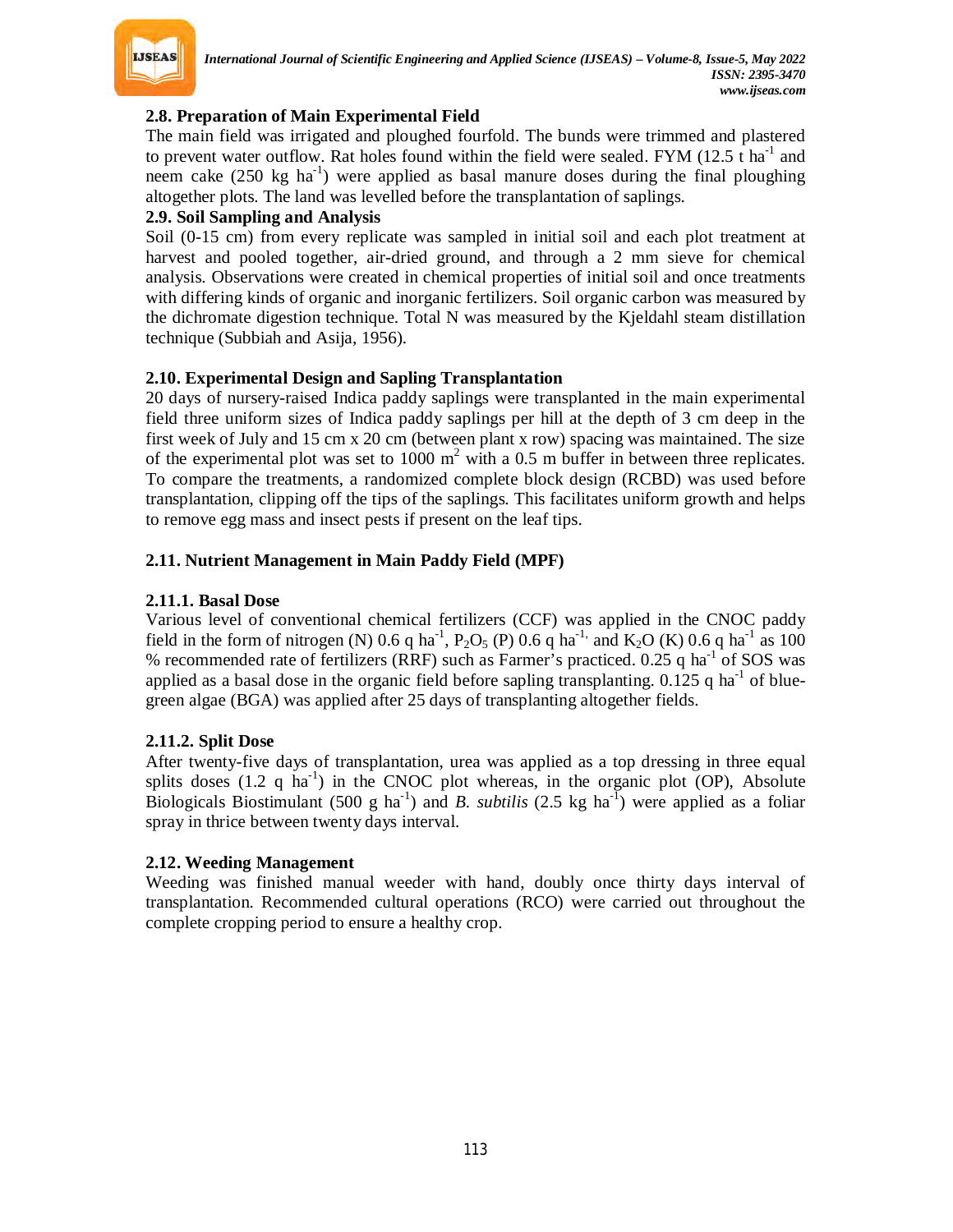

## **2.13. Water Management**

The saturated condition was maintained for up to one week for the establishment of saplings' growth. 3-5 cm water level was maintained throughout the complete growth period. Water is needed particularly throughout the critical stages of tillering, flowering, and milk formation. Once 15 days of milk formation water was drained out for superior grain formation.

## **2.14. Management of Insects and Disease in CNOC Paddy**

Foliar spray of Chlorpyriphos 10 G  $(0.1 \, \text{q ha}^{-1})$  was applied 30 days after transplanting (DAT) of saplings. Pheromone (63 ha<sup>-1</sup>) traps and Yellow GlueePad (63 ha<sup>-1</sup>) was installed in control plots for stable gear for insect pest. Foliar spray of Chlorpyriphos 20 EC  $(2 L ha<sup>-1</sup>)$  at 60 DAT. Neem oil (5 ml  $L^{-1}$ ) was accustomed to CNOC plots for the management of insects and pests' infection.

## **2.15. Management of Insects and Disease in Organic Paddy**

Organic paddy saplings' roots were dipped for 15 min in the Absolute Biologicals seed treatment kit containing *P. fluorescens, F. aurantia, A. chroococcum*) before transplantation (Prasad, 2021e). *B. bassiana* (2.5 L ml ha-1 ), *M. anisopliae* (2. 5 L ha-1 ), and *P. lilacinus* (2.5 L ha<sup>-1</sup>) were properly mixed in water and sprayed once thirty days of transplantation. Foliar application of neem oil (5 ml  $L^{-1}$ ) was also used to manage the insects and pests. Pheromone traps  $(63 \text{ ha}^{-1})$  and Yellow GlueePad  $(63 \text{ ha}^{-1})$  was installed in organic plots conjointly with the trap of insect.

## **2.16. Assessment of mycorrhizal root colonization (MRC) percentage in root system**

Approximately 1-2 g of fresh roots were collected from every treatment and all cultivars before transplant of paddy sapling in the main field. All CNOC and OI nursery bed roots were used for staining and therefore the assessment of MRC percentage. Root fragments were washed in fresh and clean water, cleared with 10% KOH, acidified with 1N HCl, and stained with 0.05% Trypan blue (Phillips and Hayman, 1970). Quantification of root colonization for AM fungi was conducted using the gridline intersection technique (Giovanetti and Mosse, 1980) and one hundred segments of every sample were observed below a compound microscope (Leica DM750). The presence or absence of AM fungal structure in root segments such as vesicles, arbuscules, and hyphae at specific fixed points was recorded, and therefore the results were expressed as a percentage MRC of observations.

## **2.17. Morphological and Yield Attributes of Trials**

The plant observations were created in generative and post-harvest phases. The observed characteristics were the plant height, the number of tillers and panicles carried out at eight weeks once planting as standard world agriculture production systems (SWAPS), grain yield carried out once harvest of the crops (12 weeks, SWAPS).

## **2.18. Harvesting, Threshing, Drying, and Milling of Paddy**

All paddy cultivars were harvested once 80% of grains within the panicles were ripened (12 weeks SWAPS). Separate threshing was done immediately after harvesting every cultivar and treatment of paddy. Paddy was dried beneath the shade and 12% moisture content was maintained in grains for storage purposes besides 14 % of milling (SWAPS).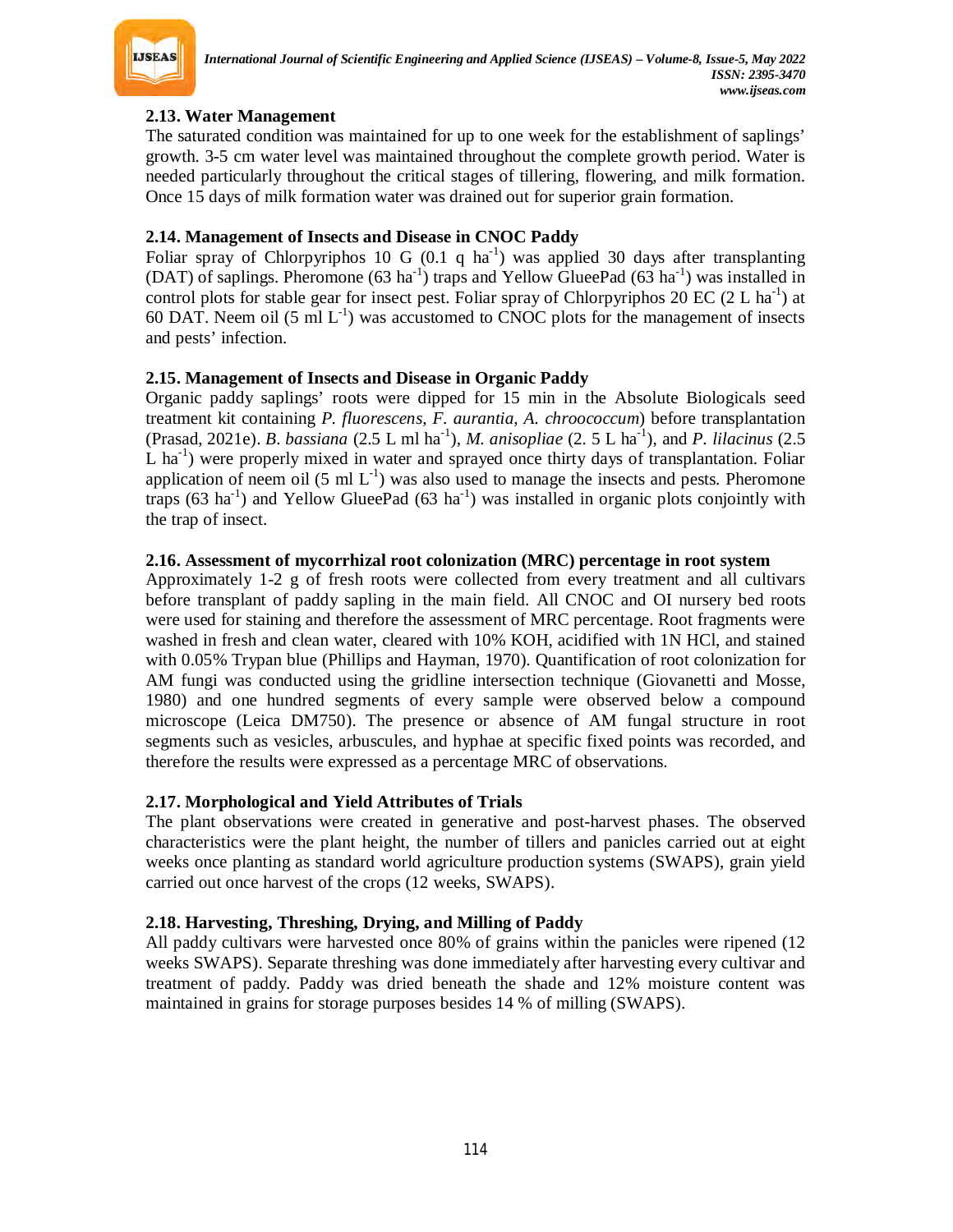

# **2.19. Statistical Analysis**

Observations on growth, productivity, and alternation in chemical properties in soil were analyzed using SPSS (SPSS INC. version 17.0). Results were subjected to a one-way analysis of variance and also the significant difference was determined according to Duncan's Multiple Range Test at the significant level of  $(p<0.05)$ .

## **3. Results and Discussion**

## **3.1. Chemical Soil Properties (CSP)**

The OI improved the organic C, nitrogen (N), and C/N magnitude relation of the soil compared to the preliminary soil analysis (Table 1). The organic C of soil exaggerated from 0.82% to more than 2% at Saket-4, Panth-12, IR-50, and Sarju-52 cultivars. Maximum organic carbon was noticed in OI treated plots [(Panth-12 (2.35%), Sarju-52 (2.34%), IR-50 (2.19%), Saket-4 (2.14)] and minimum in CNOC (100% RRF) [(Sarju-52 1.62%, Panth-12 1.58%), IR-50 (1.56%), Saket (1.45%)] that indicates an increase in soil health. The appliance of 100% RRF had a lower increase in organic C, which did not reach 2%. However, an organic matter content of 2-3% is required to nurture the long-term soil quality (Sabarmati et al., 2018). Table 1 exemplifies that the total N exaggerated from 0.10% to 0.2% in all OI applied cultivars. Utmost organic C, N, and C/N ratios were noticed in OI applied paddy cultivars compared to CNOC. Nitrogen is one of the foremost needed mineral nutrients for plant growth and productivity, as a result, it not solely enhances the yield but conjointly improves the food quality (Ullah et al. 2010; Leghari et al. 2016, Prasad et al., 2022).

| Parameter*               | Initial<br>soil<br>analysis | Saket-4     |           | Panth-12    |           | IR- $50$    |               | Sarju-52    |               |
|--------------------------|-----------------------------|-------------|-----------|-------------|-----------|-------------|---------------|-------------|---------------|
|                          |                             | <b>CNOC</b> | <b>OI</b> | <b>CNOC</b> | <b>OI</b> | <b>CNOC</b> | <sup>OI</sup> | <b>CNOC</b> | <sup>OI</sup> |
| Organic<br>Carbon $(\%)$ | 0.82                        | 1.45        | 2.14      | 1.58        | 2.35      | 1.56        | 2.19          | 1.62        | 2.34          |
| Nitrogen<br>(% )         | 0.09                        | 0.13        | 0.19      | 0.16        | 0.23      | 0.18        | 0.21          | 0.17        | 0.23          |
| $C/N$ ratio              | 7.6                         | 11.2        | 10.3      | 9.9         | 10.2      | 8.7         | 8.6           | 9.5         | 10.2          |

**Table 1:** Chemical properties of initial soil and fertilized plot with different types of organic inputs plots

\*Mean of three replicates, CNOC- Conventional non-organic control: OI- Organic Inputs

## **3.2. Crop Morphological Characters (CMC)**

The periodic observation was noticed, and details were mentioned within the individual figures. The paddy growth was vigors and satisfactory throughout the cropping season as a result of higher grains and long panicle formation (Figure 2- 5). Mortality of plants in all paddy cultivars was terribly low (3%) in OI treated paddy as compared to CNOC (7%) (100% RRF i.e., Farmer's practiced).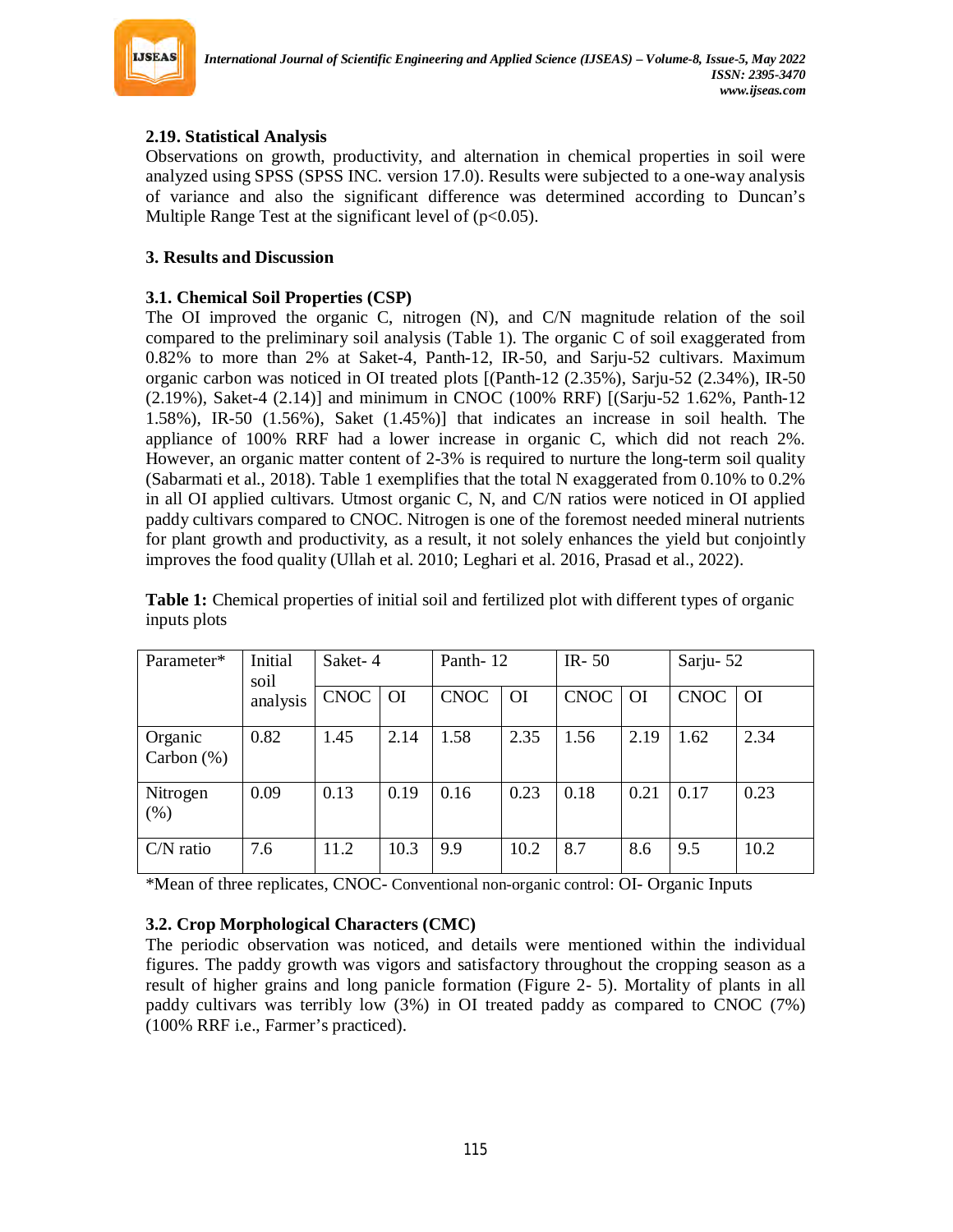

## **3.3. Plant Height (cm)**

Significant variations (SV) were recorded in paddy height between the cultivars and treatments. Organic inputs applied to paddy cultivars were noticed on average the greatest plant height

compared to CNOC. The maximum height was detected in OI treated Panth-12 cultivars shows a figure 3 (141.92 cm) followed by Sarju-52 (134.75 cm), IR-50 (131.82 cm) and Saket-4 (127.46 cm) and minimum in CNOC [Panth-12 (119.74 cm), Sarju-52 (117.8 cm), IR-50 (115.68 cm) and Saket-4 (113.92 cm)] (Figure 2 and 4). It absolutely was ascertained that 18.29%, 14.20%, 13.41%, and 11.47% accrued height in OI treated paddy cultivars Panth-12, Sarju-52, IR-50, and Saket-4 severally over the CNOC. The paddy height is one of the parameters that indicate the impact of the environment to plant growth. It's a central part of the ecological strategy of a plant. It is a powerful correlation with life span, seed mass, and time to maturity, and may be a major determinant of a species' ability to compete for light (Moles et al., 2009). The distinction in paddy height between cultivars was due to genetic distinction. Variations in genetic response to the environment affect the expansion patterns between treatment and cultivars (Sitaresmi, 2016; Prasad, 1993; Prasad, 2021f).

**Figure 2**: Morphology of Paddy seedlings cv. Panth- 12 nursery control vs. Organic Inputs A-



Conventional non-organic control (CNOC) (100% RRF); B- Organic Inputs (OI) at 20 DAS; C-CNOC; D-OI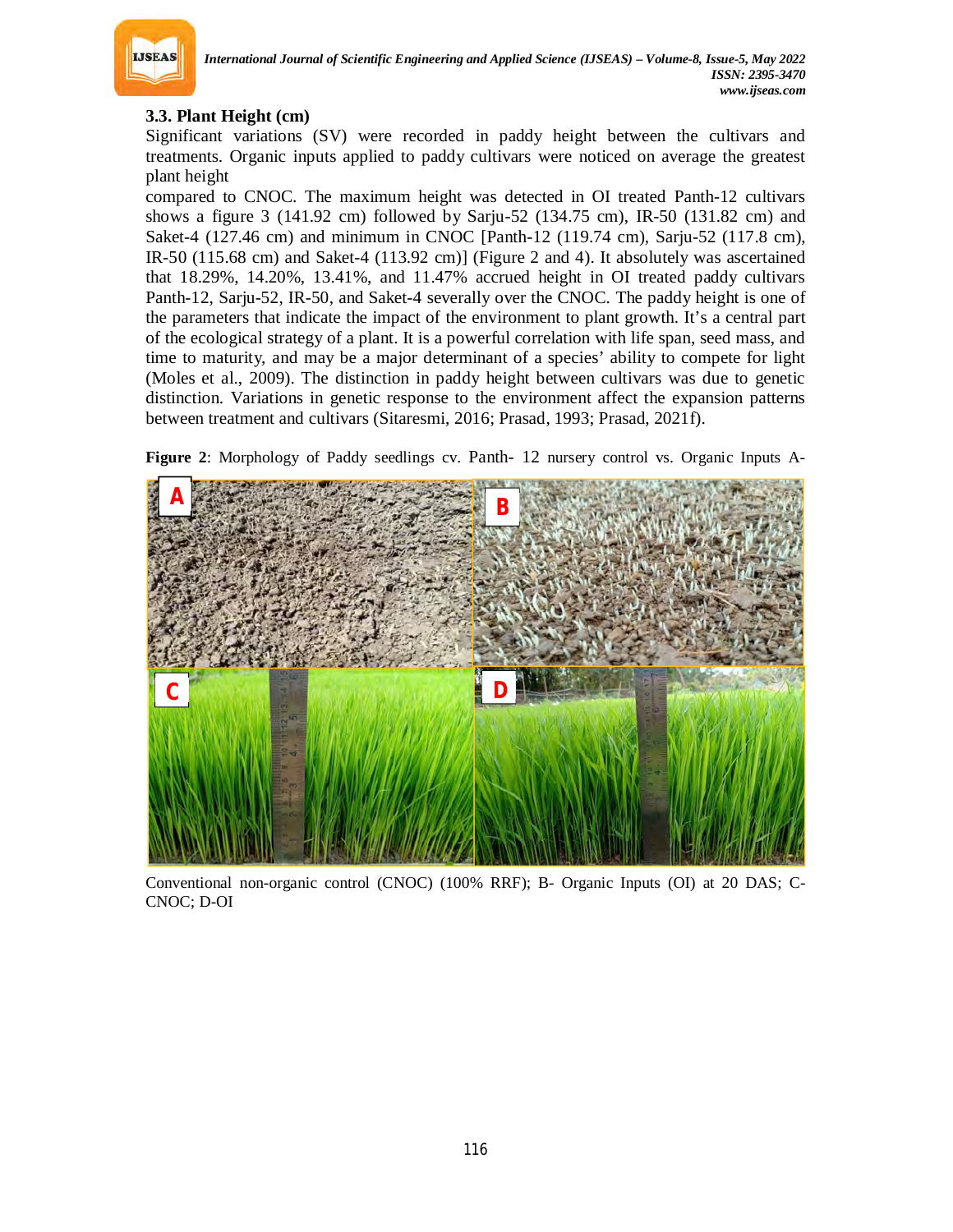



**Figure 3**: Spikelet development stage of Paddy cv. Panth-12 at 80 DAT in control (100% RDF i.e. Farmer's practiced) vs. OI (Long and healthy spikelet)



**Figure 4:** Plant height differences between in control (100% RRF) and Organic Inputs (Test) treated Test Paddy cultivars; Mean 25 replications per treatment  $(n = 25)$ ; a, b. letters at the column head indicate a significant difference at  $(p < 0.05)$  according to DMRT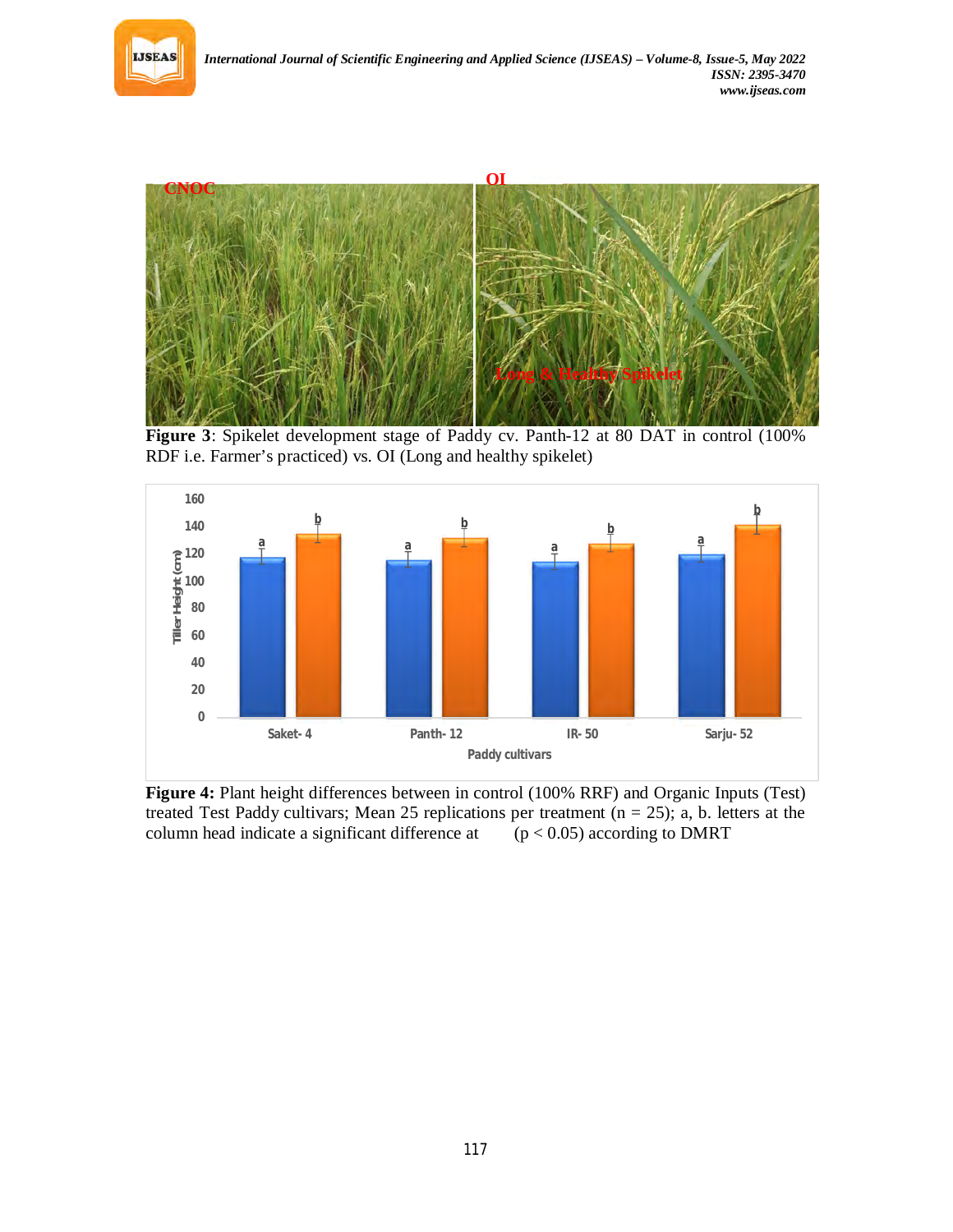

# **3.4. Number of tiller and Panicles**

Paddy treated with OI showed a higher number of tillers and panicles as compared to the CNOC (100% RRF). OI influenced several tiller and panicles in paddy cultivars (Figure 5-8). However, the maximum number of tillers was found in OI treated Panth-12 (30 tillers hill<sup>-1</sup>) followed by Sarju-52 (25 tillers hill<sup>-1</sup>), IR-50 (24 tillers hill<sup>-1</sup>), and Saket-4 (23 tillers hill<sup>-1</sup>) whereas the same trend was noticed in CNOC paddy cultivars however value was lower (Figure 8). The greatest numbers of panicles per hill were revealed altogether organic paddy cultivars receiving within the OI; this finding was substantial when compared to the CNOC (100% RRF). It had been noticed that an 11.47%, 13.41%, 14.2%, 18.29% increase in tillers hill<sup>-1</sup> in OI applied paddy cultivars IR-50, Panth-12, Saket-4, and Sarju-52 respectively over the CNOC. It had been noticed that OI treated paddy, panicles hill<sup>-1</sup> increased 19% in Sarju-4, 14.60% in Saket-4, 14.80% in IR-50, and 34.40% in Panth-12 over the CNOC (100%



RRF). **Figure 5:** Number of tiller and panicles differences in control (100% RRF) and Test (Organic inputs) Paddy cv. Saket-4; Mean 25 replications per treatments  $(n = 25)$ ; a, b. letters at the column head indicate a significant difference at  $(p < 0.05)$  according to DMRT

The current finding was supported by Paddy Standard Evaluation System (PSES), the number of tillers is high (more than 25 tillers plant<sup>-1</sup>), Good (20 -25 tillers plant<sup>-1</sup>), medium (10 -19 tillers plant<sup>-1</sup>), low (5 – 9 tillers plant<sup>-1</sup>), and very low (less than 5 tillers plant<sup>-1</sup>) (IRRI, 2002).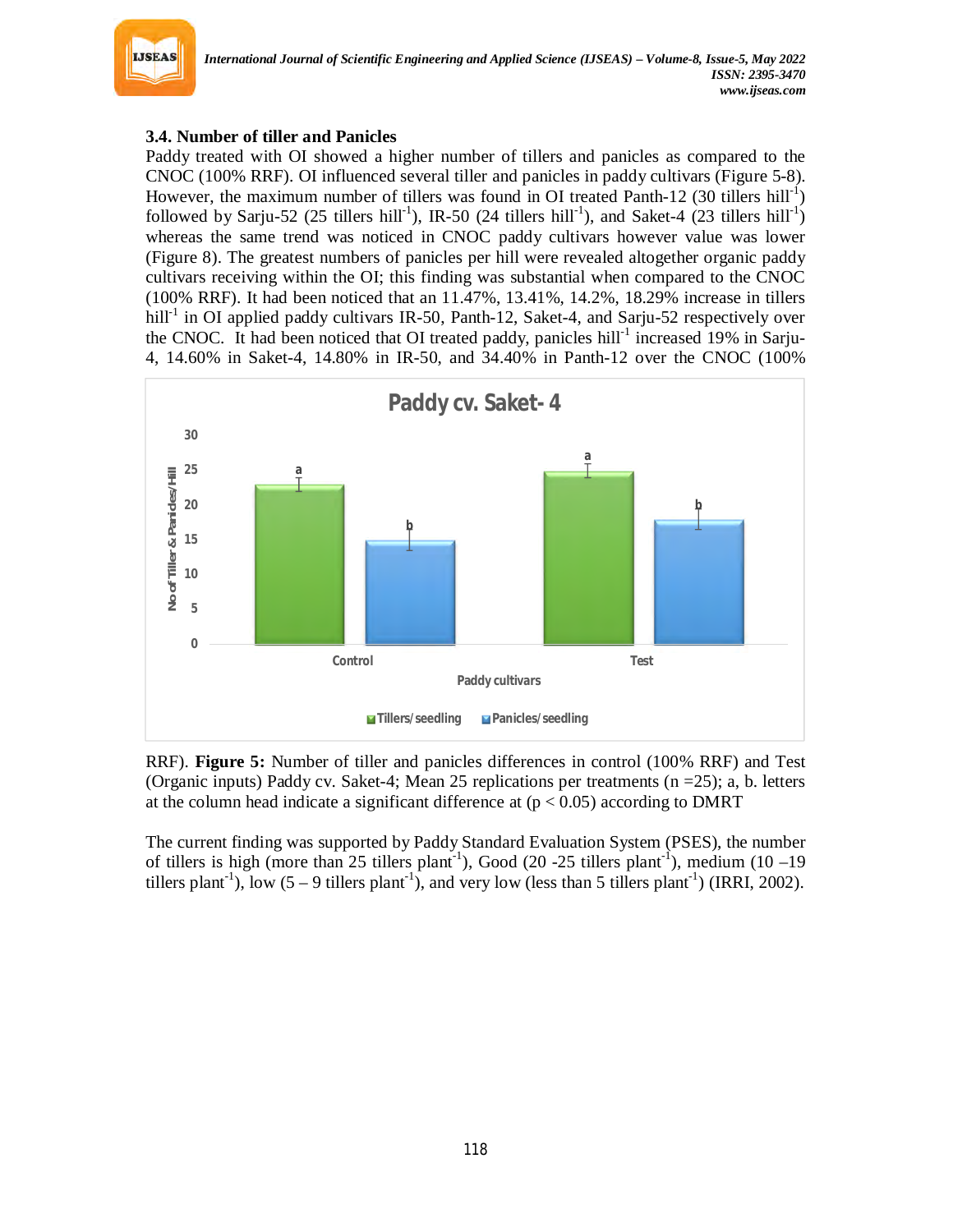



**Figure 6:** Number of tiller and panicles differences in control (100% RDF) and Test (Organic inputs) Paddy cv. Panth-12; Mean 25 replications per treatments  $(n = 25)$ ; a, b. letters at the column head indicate a significantly different at  $(p < 0.05)$  according to DMRT



**Figure 7:** Number of tiller and panicles differences in Control (100% RRF) and Test (organic inputs) Paddy cv. IR-50; Mean 25 replications per treatments (n =25); a, b. letters at the column head indicate a significant difference at  $(p < 0.05)$  according to DMRT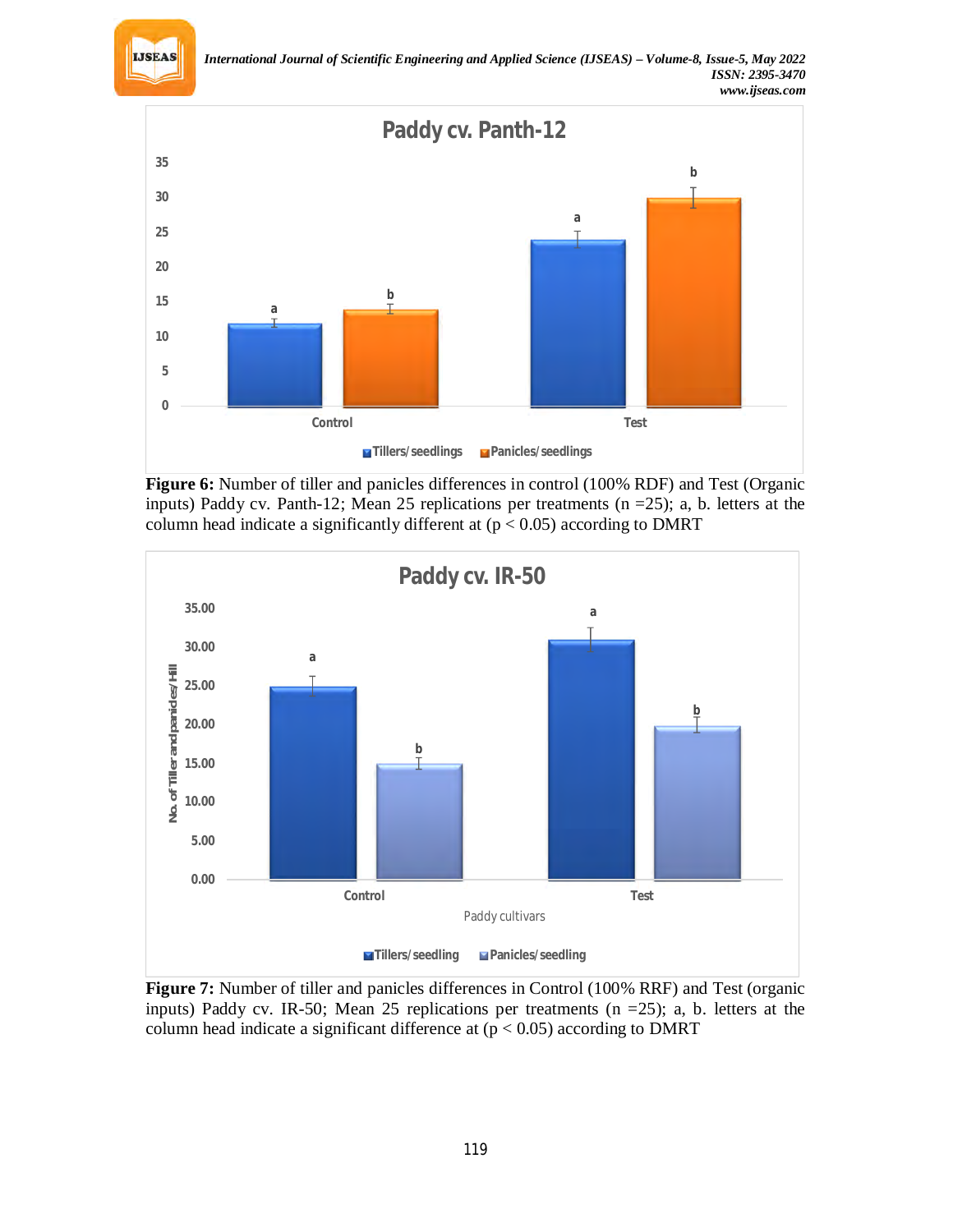



**Figure 8:** Number of tiller and panicles differences in control (100% RDF) and Test (Organic inputs) Paddy cv. Sarju-52; Mean 25 replications per treatments ( $n = 25$ ); a, b... letters at the column head indicate significant different at  $(p < 0.05)$  according to DMRT

#### **3.5. Paddy Yield Characters**

Paddy field experiment grain yield information conferred in figure 9 showed that maximum paddy grain yield (PGY) was detected in OI applied paddy cultivars as compared to CNOC (100% RRF). In OI applied paddy, maximum PGY yield was recorded in cultivars Panth-12  $(6.61 \text{ tha}^{-1})$  followed by Sarju-52  $(6.28 \text{ tha}^{-1})$ , IR-50  $(5.51 \text{ tha}^{-1})$ , and Saket-4  $(4.62 \text{ tha}^{-1})$ , whereas in CNOC, most PGY was noticed in Panth-12  $(6.61 \text{ t} \text{ ha}^{-1})$  and minimum in Saket-4  $(4.62 \text{ t} \text{ ha}^{-1})$ . It additionally decreases the soilborne pathogens due to microorganisms being suppressed by the disease's frequencies. Biocontrol agent application manages the insect/pest as well as soilborne pathogens attack on organic agriculture treatments. Organic manure, Absolute Biologicals biostimulants, and biofertilizers had a significant effect on increasing soil fertility and improving total yield wherever decrease the pathogens in paddy cultivars. Our results suggested that Absolute Biologicals PGPR (*P. fluorescens, F. aurantia, A. chroococcum*) application could be used to decrease accumulation and promote paddy growth and productivity. Absolute Biologicals *P. fluorescence* is capable of converting insoluble inorganic phosphorous into a soluble form by manufacturing organic acids and acids phosphates furthermore as management of pathogens. Absolute Biologicals *F. aurantia* produces organic acids and enzymes that facilitate solubilizing the fastened potassium into exchangeable form and building it assumable by paddy. Absolute Biologicals *A. chroococcum* is synthesizing biologically active substances such as auxins, cytokinins, and GA-like substances thereby stimulating plant growth. This stimulates rhizospheric microbes and protects the plants from phytopathogens, improves nutrient uptake, and ultimately boosts biological nitrogen fixation (BNF) (Vessey, 2003; Prasad, 2021 a, b, c, d; Prasad et al., 2021; Prasad, 2022b).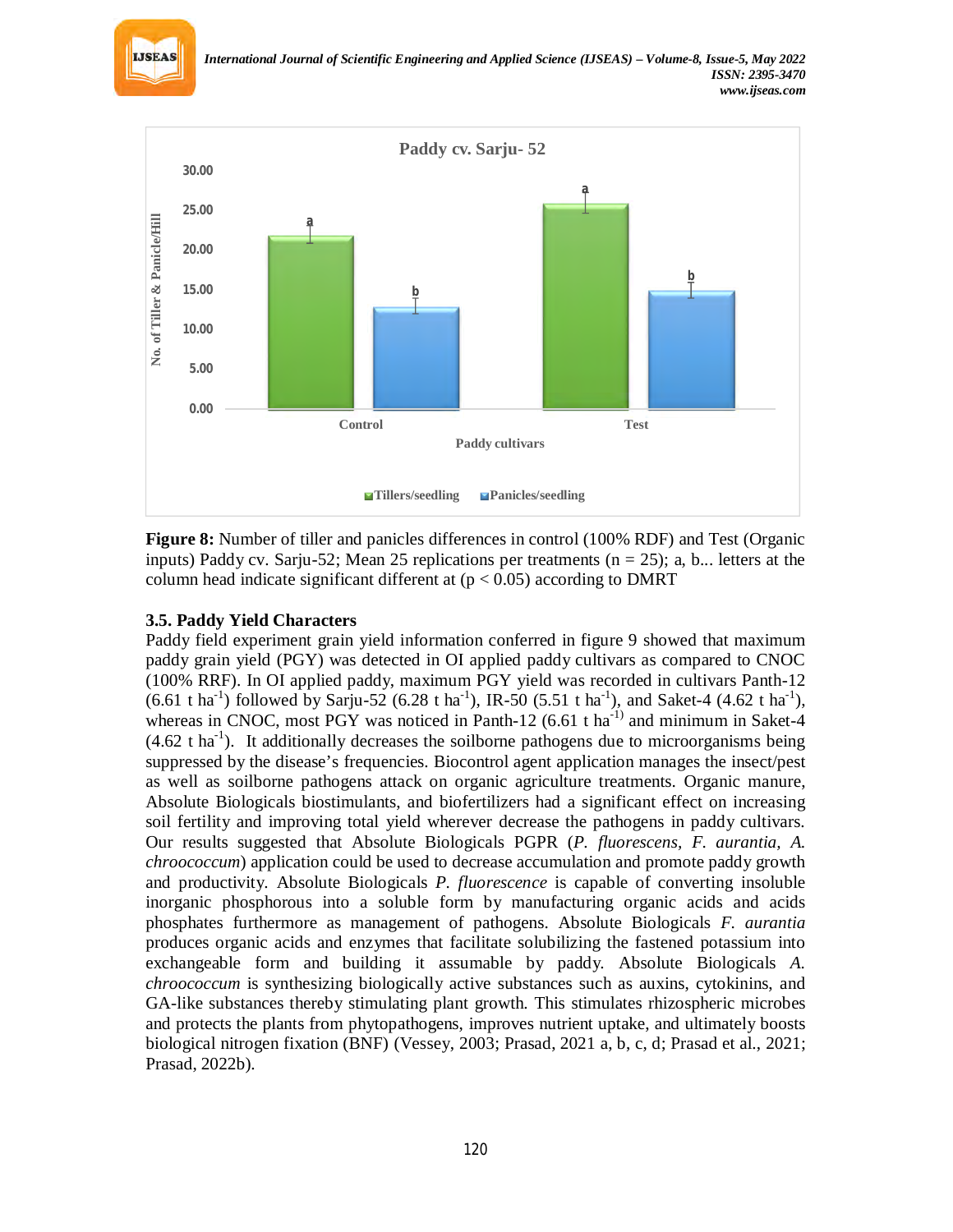

The organic compound of the soil improves the biological, physical, and chemical properties of the soil (Espe et al., 2015; Prasad, 2022a, b; Prasad et al., 2022). Besides its performance as a source of nutrients such as N, P, S, and soil organic matter additionally can increase the power of the soil to carry nutrients (Liu et al., 2014). In the present study, the OI treatments showed the highest performance in paddy cultivars as compared to control (RRF) although the variations were significant.



**Figure 9:** Grain Yield of different cultivars of paddy cultivated in Control (100% RRF) and Test (Organic Inputs) plots; Mean 3 replications per treatment  $(n = 3)$ ; a, b. letters at the column head indicate a significantly different at  $(p < 0.05)$  according to DMR

Paddy cultivars can have completely different effects on nutrient uptake, inflicting variations in accumulating nutrients in plants and increasing productivity. The paddy grain yield could be a quantitative character influenced by several genes and powerfully by the environment (Assange et al., 2017). The character of PGY is employed to calculate nutrient uptake potency. Consequently, it is seen that the type of paddy cultivars makes a transparent distinction within the PGY. Panth-12 cultivar includes a higher ability to absorb nutrients than alternative beneath a similar environmental condition. This is often one of the explanations that Panth- 12 produces higher yields. In line with Singh et al. (2015), higher grain yield beneath organic inputs treatment seems to be associated with each bigger and a lot of balanced nutrients uptake. This study discovered that Panth-12 had a higher ability of nutrient uptake. The higher nutrients uptake potency, the greater the cultivars have the flexibility to utilize nutrients. The manure combined with Absolute Biologicals biofertilizers and biostimulants resulted in higher environmental conditions for paddy plants by providing the nutrients that are needed by the paddy plants. Moreover, the appliance of OI with the improved cultivars Panth-12 produced the highest PGY; however, not considerably completely different from alternative treatments associated with soil health, and the appliance of varied forms of Absolute Biologicals organic inputs was able to improve the soil health and nutrient availability to support the paddy growth and productivity. Management of insect/pests of paddy, Absolute Biologicals insecticides *M. anisopliae, B. bassiana*, and *P. lilacinus* were applied. *M. anisopliae, B. bassiana,* and *P. lilacinus* controlled the economic pests and helps to cut back the chemical load on paddy.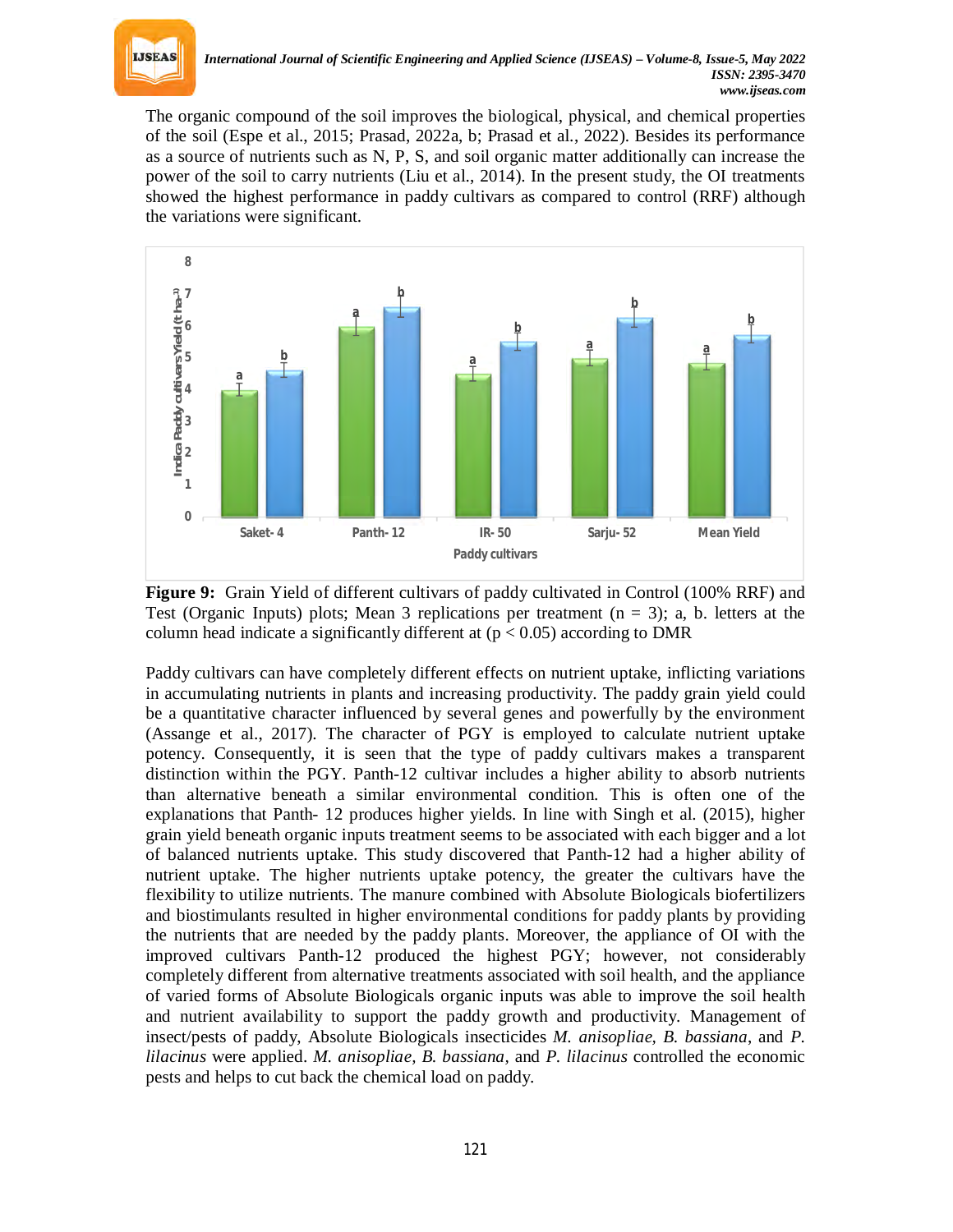

## **3.6. Mycorrhizal Root Colonization (MRC) Percentage**

Mycorrhizal root colonization (MRC) proportion in paddy saplings root was discovered in each treatment and cultivars (Figure 10-12). The maximum percentage of MRC was revealed in Sarju-52 (64.30%) followed by Saket-4 (60.20%), Panth-12 (57.48%) and IR-50 (56.4%), and minimum in CNOC [Sarju-52 root (19.2%), Panth-12 (18.6%), Saket-4 (17.5%) and IR-50 (16.4%)] at transplantation stage. Statistically significant ( $p < 0.05$ ) variations were recorded between the treatments and cultivars. Root length in mycorrhizal treated paddy cultivars was longer than CNOC. AM fungal-treated paddy plants have been encouraged by higher water and mineral nutrients uptake from the soils as a result of the exaggerated entire root surface (Prasad, 2017; Prasad, 2021a, b, c; Prasad, 2022a, b). The colonization potential of AM fungi decreases in control (CNOC) treatment due to non-mycorrhiza treatment and rhizospheric mycorrhiza does not influence higher colonization. MRC percentage in paddy root was affected with an added in Absolute Biologicals mycorrhiza inoculum with OI and values were statistically totally different compared to CNOC developed saplings. Paddy seeds treated with Absolute Biologicals AM fungi recorded maximum height, tillers, panicle**s,** and grain yield are recommended as a sustainable approach to overcome the increase in crop yields due to altering the physiological and biochemical properties of the crop plant (Prasad, 2021c; Prasad, 2022b). Environmental factors influence the quantity, effectiveness, and nature of resource exchange among AM fungi and their hosts (Wardle et al. 2004; Johnson et al. 2010; Pineda et al. 2013; Bever, 2015; Prasad, 2013; Prasad, 2017; Prasad,2021a, b; Prasad, 2022b), and thus, the consequences of AM fungi on their hosts are variable. Positive effects of AM fungi on plant growth and nutrient concentrations (Solaiman and Hirata 1996, 1997, Prasad, 2021a, b, c), defense against pathogens (Prasad, 1998; Pozo et al. 2002; Liu et al. 2007; Prasad, 2011; Campos-Soriano et al. 2011), and photosynthetic rates (Black et al. 2000) have been shown in several studies. Within the current study, field knowledge quantifies the impact of vaccinating paddy seeds with Absolute Biologicals AM fungi on plant growth, nutritional status, resistance, and tolerance to insect pests and yield.



**Figure 10:** Root fragments stained with Trypan blue showing AM fungi structures in control paddy plants without being treated with AM fungi, Hyphae (H); Arbuscule (A)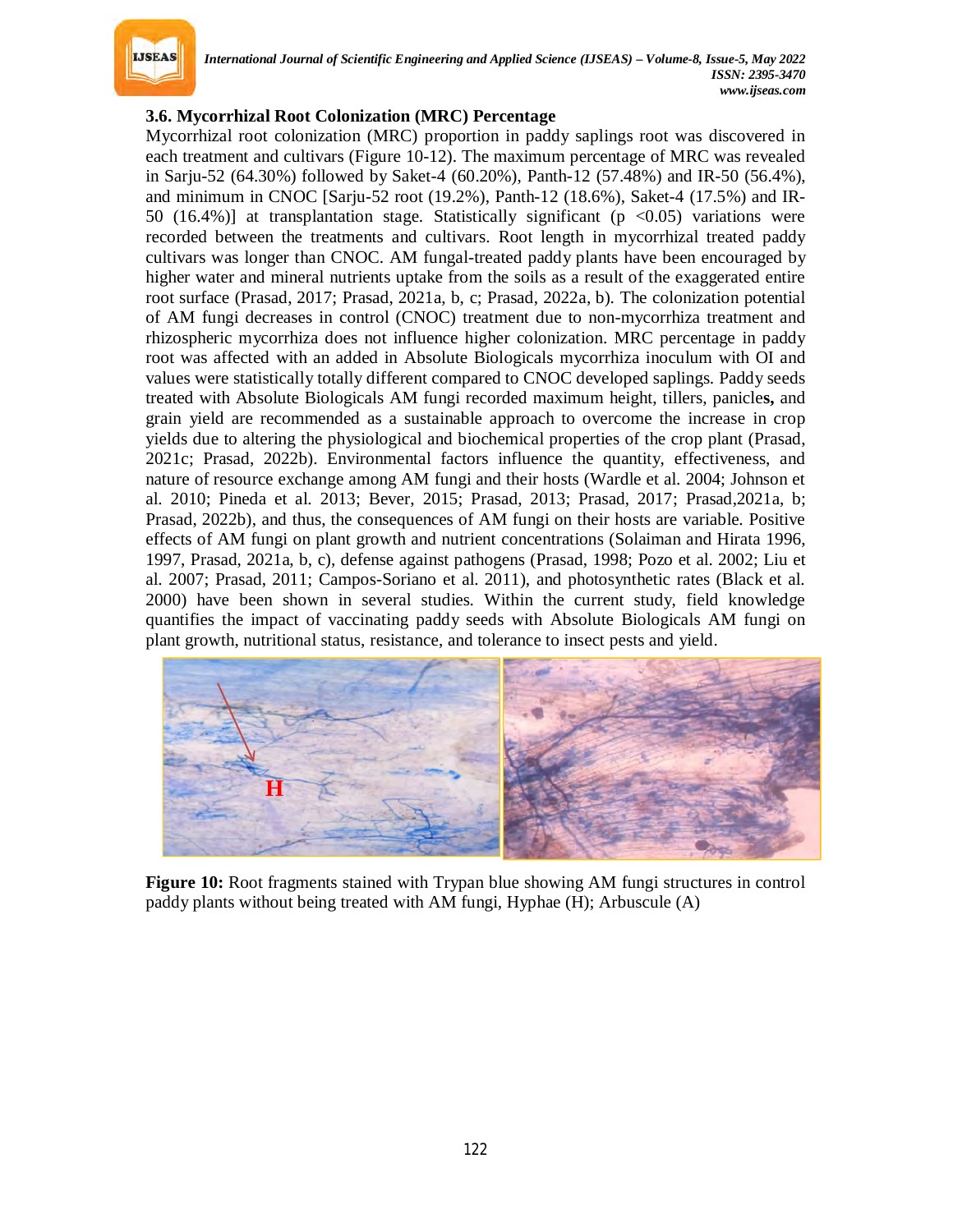



**Figure 11**: Root fragments stained with Trypan blue showing AM fungi colonization structures in paddy plants treated with AM fungi. Heavily mycorrhizal root colonization and its structure establish in mycorrhiza-treated paddy root fragments. Hyphae (H); Arbuscule (A); Bunches of Vesicle (V); Mature Chlamydospores (MCS).



**Figure 12:** Arbuscular mycorrhiza fungal root colonization percentage of paddy cultivars cultivated in control (100% RRF) and Test (Organic Inputs) plots; AM fungi of 3 replications per treatment (n = 3); a, b. letters at the column head indicate a significant difference at (p  $\lt$ 0.05) according to DMRT

Overall, our findings clearly show that AM fungi root colonization in the initial stage influenced insect pest resistance, plant growth, and PGY. Colonization of roots with AM fungi can alter interactions with insects with positive, negative, or mixed effects (Prasad, 1993; Gange, 2001; Hartley and Gange 2009; Koricheva et al. 2009). Bernaola et al. (2018) showed that AM fungi inoculation with seeds increased the susceptibility of paddy to two other pests: a defoliating insect, and a fall armyworm (*Spodoptera frugiperda*), and soilborne pathogens, sheath blight of rice (*Rhizoctonia solani*). The ability of AM fungi to change the resistance of paddy plants opens new avenues for understanding mechanisms underlying susceptibility to insect pests and soilborne fungi. Consequently, mycorrhiza-induced susceptibility in paddy should be given greater consideration than in other crop systems (Miozzi et al., 2019; Simon et al., 2017).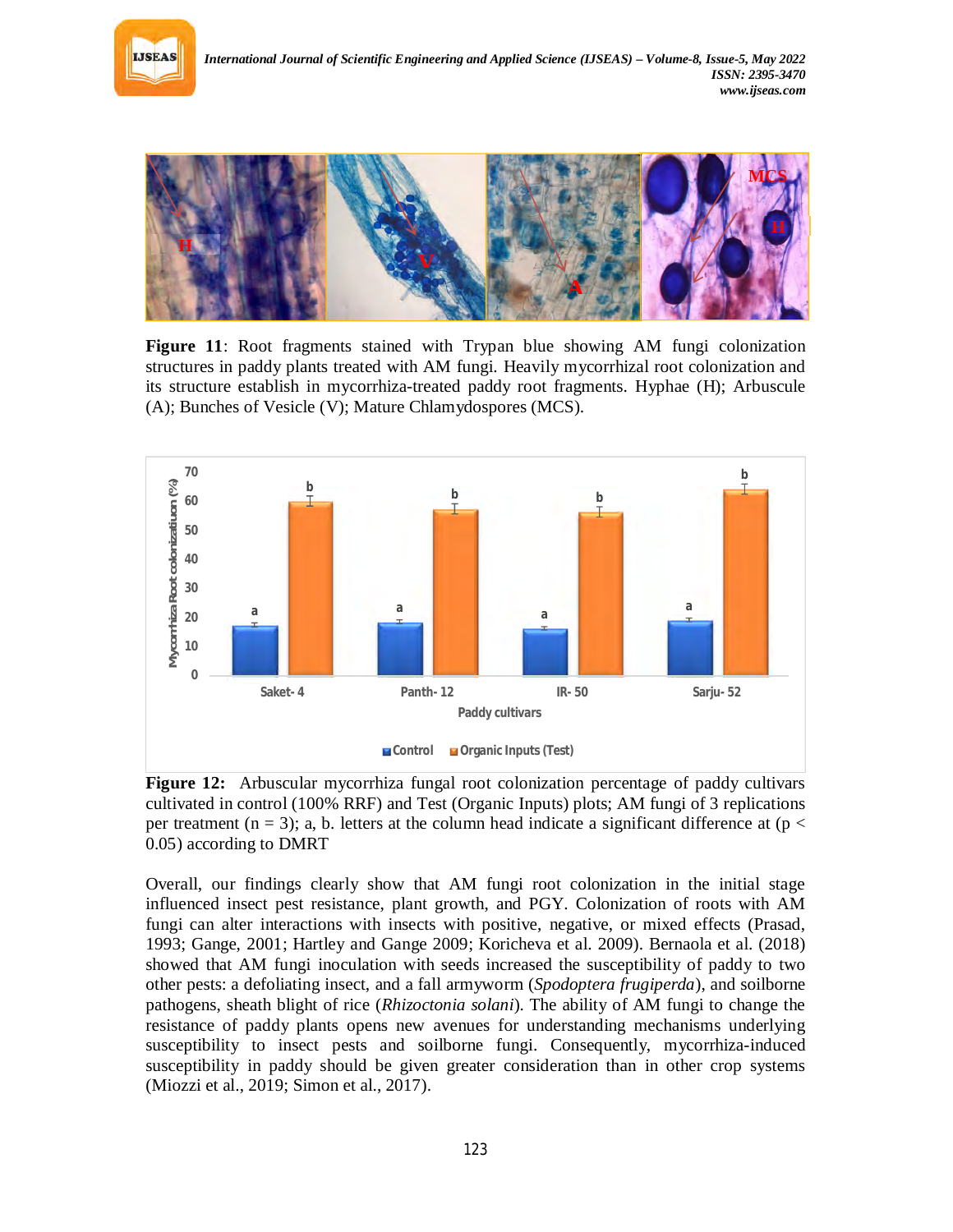

Stimulation of plant growth and yields in response to AM fungi have additionally been reported (Prasad, 2021a; Prasad et al., 2005; Prasad et al., 2019). A global meta-analysis of field studies with major cereal crops as well as wheat, maize, rice, soybean, and sorghum demonstrated an overall 16% increase in yield because of inoculation with AM fungi (Prasad et al., 2005; Meghavanshi et al., 2008; Zhang et al. 2019; Prasad et al., 2019; Prasad, 2021a, c; Prasad, 2022a, b). Although the impact of AM fungi on yields can be variable, with the environmental and crop-specific effects, these meta-analyses still highlight the importance of integrating AM fungi in sustainable agriculture to increase the yield production of cereal crops (Pellegrino et al. 2015; Zhang et al., 2019).

## **4. Conclusions**

Organic inputs treated paddy is chemical-free and farmers can sell organic produce paddy at a 10-25% higher price. Considering the current observations of the paddy performance in organic inputs treated conditions, it is concluded that this technology is cost-effective, a better substitute for chemical fertilizers, and provides higher quality PGY. This approach may be appropriate for marginal farmers and paddy growers with their low inputs farming practices. Further, the improvement towards soil health can be an extra advantage to the farmers.

## **Acknowledgments**:

The author would like to thank the Managing Director  $\&$  CEO of Absolute Foods to provide financial assistance and another necessary facility for the field experiment.

**Conflict of interest**: The author declares no conflict of interest.

#### **References**

- 1. Assange SO, Fuentealba M, Zhang G, Tan CT, Dhakal S, Rudd JC. 2017. Mapping of quantitative trait loci for grain yield and its components in a US popular winter wheat TAM 111 using 90 K SNPs. PLoS One 12 (12):1–21.
- 2. Badgley C, Moghtader J, Quintero E, Zakem E, Jahi Chappell M, Avila's- Vazquez K. 2006. Organic agriculture and the global food supply. Renewable Agriculture and Food Systems 22:86-108.
- 3. Bernaola L, Cosme M, Schneider RW, Stout M. 2018. Belowground inoculation with arbuscular mycorrhizal fungi increases the local and systemic susceptibility of rice plants to different pest organisms. Frontiers of plant science 9:747-751.
- 4. Bever JD. 2015. Preferential allocation, physio-evolutionary feedbacks, and the stability and environmental patterns of mutualism between plants and their root symbionts. New Phytologist 205:1503–1514
- 5. Black KG, Mitchell DT, Osborne BA. 2000 Effect of mycorrhizal enhanced leaf phosphate status on carbon partitioning, translocation and photosynthesis in cucumber. Plant, Cell and Environment 23:797–809.
- 6. Bueren LET, Struik PC, Jacobsen E. 2002. Ecological concepts in organic farming and their consequences for an organic crop ideotype. Netherlands Journal of Agricultural Science 50: 1-26.
- 7. Campos-Soriano L, Garcia-Martinez J, San Segundo B. 2011. The arbuscular mycorrhizal symbiosis promotes the systemic induction of regulatory defense-related genes in rice leaves and confers resistance to pathogen infection. Molecular Plant Pathology 13:579–592.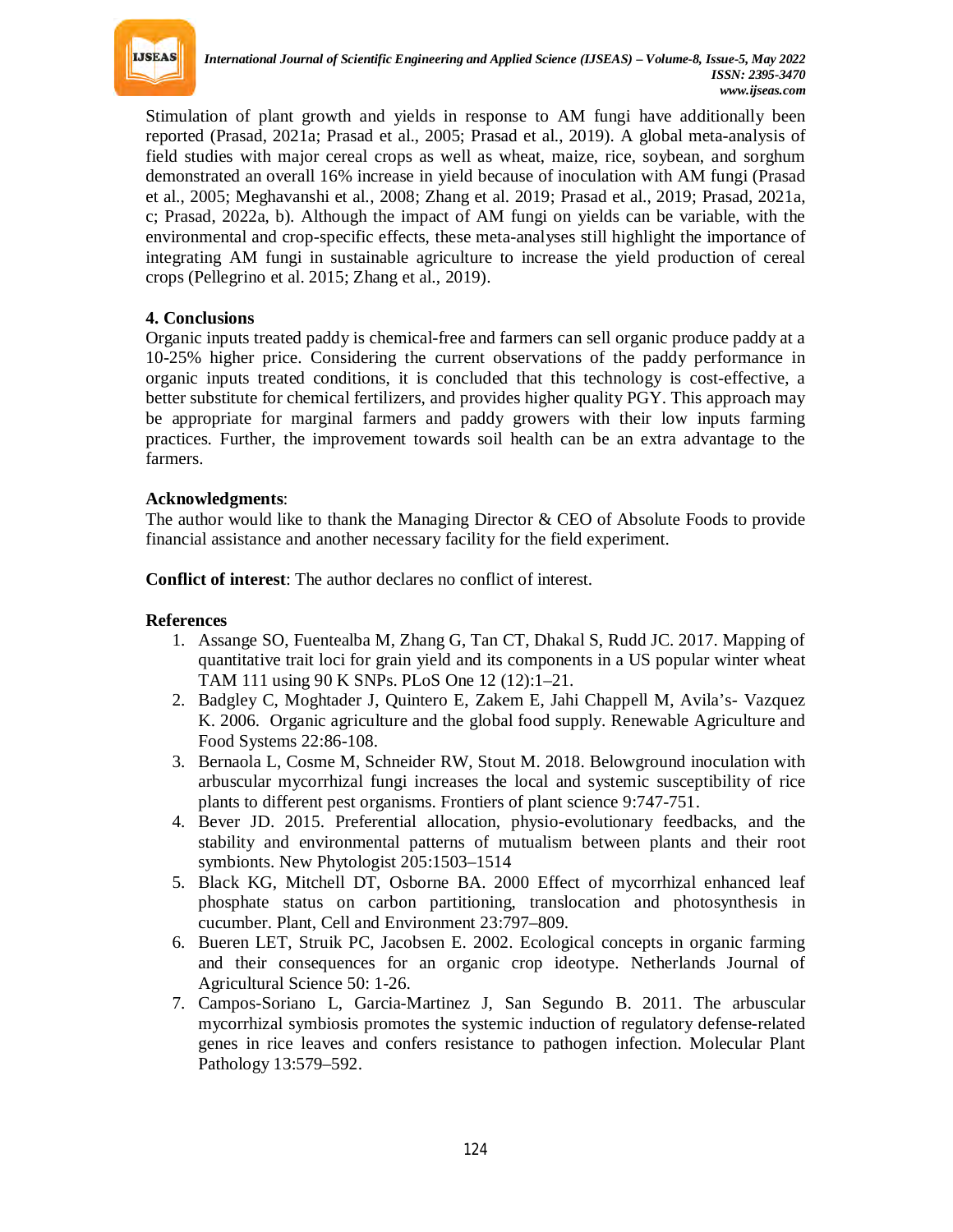

- 8. Chouichom S, Yamao M. 2010. Comparing opinions and attitudes of organic and non-organic farmers towards organic rice farming system in north-eastern Thailand. Journal of organic systems 5(1):25-35.
- 9. Espe MB, Kirk E, van Kessel C, Horwath WH, Linquist BA. 2015. Indigenous nitrogen supply of rice is predicted by soil organic carbon. Soil Science Society of America Journal 79:569–76.
- 10. Gange AC. 2001. Species-specific responses of a root- and shoot feeding insect to arbuscular mycorrhizal colonization of its host plant. New Phytologist 150:611–618.
- 11. Giovanetti M, Mosse B. 1980. An evaluation of techniques for measuring vesicular arbuscular mycorrhizal infection in roots. New Phytology 84: 489-500.
- 12. Hartley SE, Gange AC. 2009. Impacts of plant symbiotic fungi on insect herbivores: mutualism in a multitrophic context. Annual review of entomology 54:323–342.
- 13. IFOAM. 2020. Basic standards for organic production and processing. International Federation of Organic Agricultural Movements.Tholey-Theley, Germany.
- 14. IRRI. 2002. Rice Standard evaluation system for rice. International Rice Research Institute, Manila, The Philippines. http://www. knowledgebang.irri.org.
- 15. Johnson NC, Wilson GWT, Bowker MA, Wilson JA, Miller RM. 2010. Resource limitation is a driver of local adaptation in mycorrhizal symbioses. Proceedings of the National Academy of Sciences 107:2093–2098.
- 16. Koricheva J, Gange AC, Jones T. 2009. Effects of mycorrhizal fungi on insect herbivores: a meta-analysis. Ecology 90:2088–2097.
- 17. Leghari SJ, Wahocho NA, Laghari GM, Laghari AH, Bhabhan GM, Talpur KH. 2016. Role of nitrogen for plant growth and development: a review. Advances in Environmental Biology 10(9):209–18.
- 18. Liu J, Maldonado-Mendoza I, Lopez-Meyer M, Cheung F, Town CD, Harrison MJ. 2007. Arbuscular mycorrhizal symbiosis is accompanied by local and systemic alterations in gene expression and an increase in disease resistance in the shoots. Plant Journal 50:529–544.
- 19. Liu SL, Huang DY, Chen AL, Wei WX, Brookes PC, Li Y. 2014. Differential responses of crop yields and soil organic carbon stock to fertilization and rice straw incorporation in three cropping systems in the subtropics. Agriculture, Ecosystems and Environment 184:51–8.
- 20. Meghavansi MK, Prasad K, Harwani D, Mahna SK. 2008. Response of soybean cultivars towards inoculation with three Arbuscular Mycorrhizal Fungi (AMF) and *Bradyrhizobium japonicum* in alluvial soil. European Journal of Soil Biology 44: 316- 323.
- 21. Miozzi L, Vaira AM, Catoni M, Fiorilli V, Accotto GP, Lanfranco L. 2019. Arbuscular mycorrhizal symbiosis: plant friend or foe in the fight against viruses? Frontiers in Microbiology. https: //doi.org/10.3389/ fmicb .2019.01238.
- 22. Moles AT, Warton DI, Warman L, Swenson NG, Laffan SW, Zanne AE. 2009. Global patterns in plant height. Journal of Ecology 97:923–32.
- 23. Pellegrino E, Opik M, Bonari E, Ercoli L. 2015. Responses of wheat to arbuscular mycorrhizal fungi: a meta-analysis of field studies from 1975 to 2013. *Soil Biology* and Biochemistry 84:210–217.
- 24. Phillips JM, Hayman DS. 1970. Improved procedure for cleaning roots and staining parasitic and vesicular-arbuscular mycorrhizal fungi for rapid assessment of infection. Transactions of the British Mycological Society 55:158-160.
- 25. Pineda A, Dicke M, Pieterse CMJ, Pozo MJ, Biere A. 2013. Beneficial microbes in a changing environment: are they always helping plants to deal with insects? Functional Ecology 27:574–586.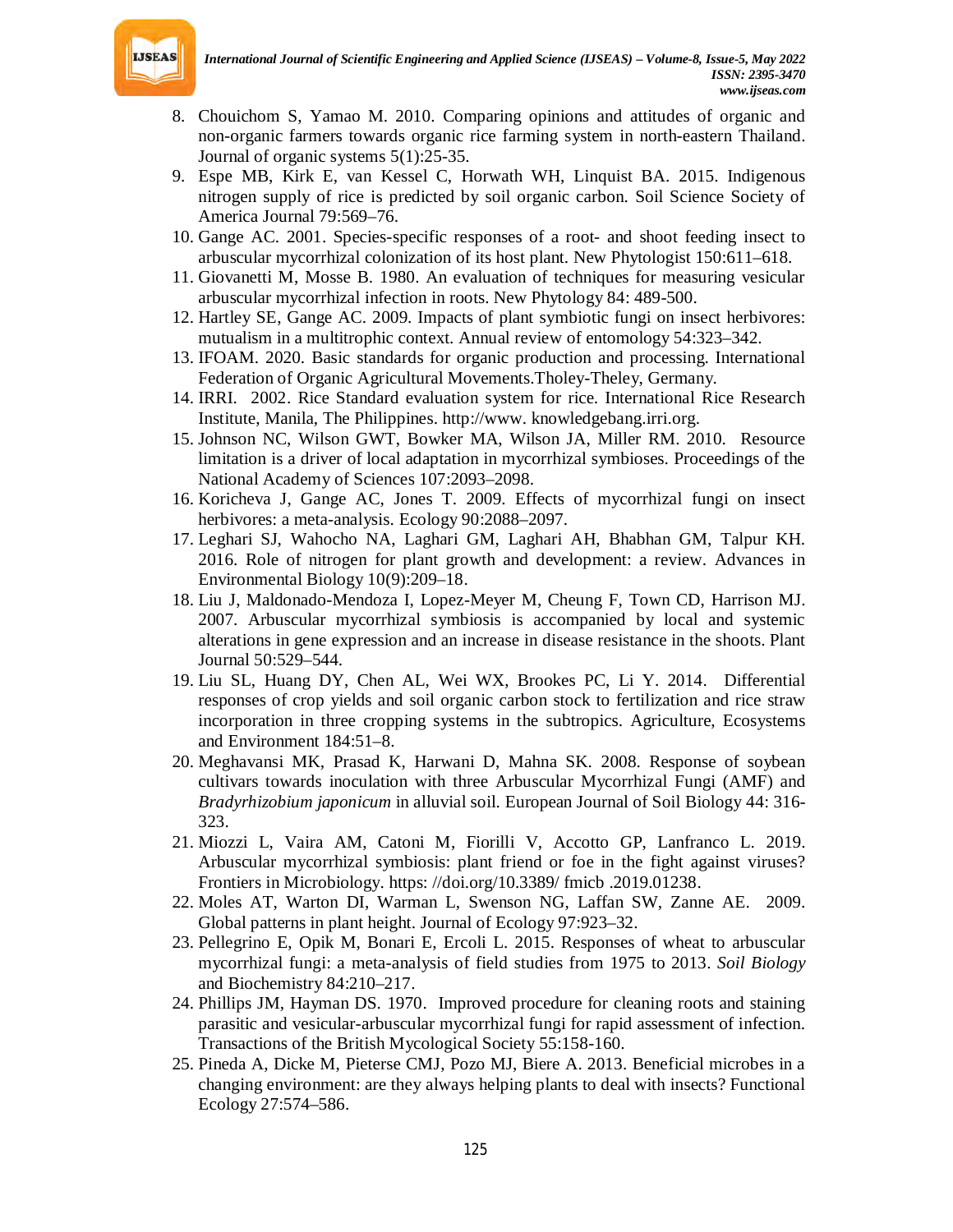

- 26. Pozo MJ, Cordier C, Dumas-Gaudot E, Gianinazzi S, Barea JM, Azcon-Aguilar C. 2002. Localized versus the systemic effect of arbuscular mycorrhizal fungi on defense responses to Phytophthora infection in tomato plants. Journal of Experimental Botany 53:525–534.
- 27. Prasad K, Warke RV and Khadke K. 2019. Management of soilborne pathogens to improve production of pulses using organic technologies for sustainable agriculture. International Journal of Research and Analytical Reviews. 6 (2): 82-101.
- 28. Prasad K. 2013. Arbuscular mycorrhizal fungus plays a major role in agriculture and natural ecosystems to improve production in a sustainable manner In: Jamaluddin, Singh AK (Eds). Microbes and Sustainable Plant Productivity. Scientific Publication (India) Jodhpur, Pp 13-138.
- 29. Prasad K. Meghavanshi MK, Harwani D, Mahna SK, Werner D. 2005. Synergistic effect of arbuscular mycorrhizal fungi and *Bradyrhizobium japonicum* on growth, yield and nutrient status of Soybean (*Glycine max* (L.) Merrill). Anusandhan 1: 23-29.
- 30. Prasad, K, Khare, A. and Rawat, P. 2021.Quality and Yield Performance of Turmeric (*Curcuma longa* linn.) in Response to Glycoprotein Producing Arbuscular Mycorrhizal Fungal Biostimulant and Traditional Fertilizers Utilization. Current Investigations in Agriculture and Current Research. 9(5): 1291-1298. DOI: 10.32474/CIACR.2021.09.000323
- 31. Prasad, K, Khare, A. and Rawat, P. 2022. Glomalin Arbuscular Mycorrhizal Fungal Reproduction, Lifestyle and Dynamic Role in Global Sustainable Agriculture for Future Generation. In Fungal Reproduction and Growth. In Open Access books Intech Open. Pp 1-22. DOI: http://dx.doi.org/10.5772/intechopen.103092
- 32. Prasad, K. 1993. Ph.D. Thesis. B.R. Ambedkar University, Muzaffarpur, Bihar, India. Prasad, K. 1998. Biological control of rhizospheric microflora of *Saccharum officinarum* L. plant through vesicular-arbuscular mycorrhizal *(Glomus fasciculatum*) fungi. Biome 8(1-2): 131-136.
- 33. Prasad, K. 2011. Interaction between arbuscular Mycorrhizal fungus (*Glomus fasciculatum*) and rhizospheric fungi in *Saccharum officinarum* L. Amravati University Research Journal (5): 53-65
- 34. Prasad, K. 2015. Biofertilizers: A new dimension for agriculture and environmental development to improve production in a sustainable manner. Journal of Basic and Applied Mycology 11 (1& II): 5-13.
- 35. Prasad, K. 2017. Biology, Diversity and Promising Role of Mycorrhizal Entophytes for Green Technology. In: Maheshwari DK (ed.) Endophytes: Biology and Biotechnology, Volume 1, Series Sustainable Development and Biodiversity 15. Springer International Publishing AG, Switzerland. Pp 267- 301.
- 36. Prasad, K. 2020. Positive Importance of arbuscular mycorrhizal fungi for global sustainable agriculture and environment management for Green Technology. Current Investigations in Agriculture and Current Research 9(2):1182-1185.
- 37. Prasad, K. 2021a. Impact of biological fertilizer arbuscular mycorrhizal fungi and conventional fertilizers mobilization on growth, yield, nutrients uptake, Quercetin and Allin contents in Allium crops cultivation under field conditions in a semi-arid region of India. South Asia Journal of Experimental Biology. 11 (1): 15-26.
- 38. Prasad, K. 2021b. Influence of arbuscular mycorrhizal fungal biostimulants and conventional fertilizers on some solanaceous crops for growth, productivity and nutrient stoichiometry under field conditions in the semi-arid region of Maharashtra, India. Journal of Experimental Biology and Agricultural Sciences 9(1): 75-86.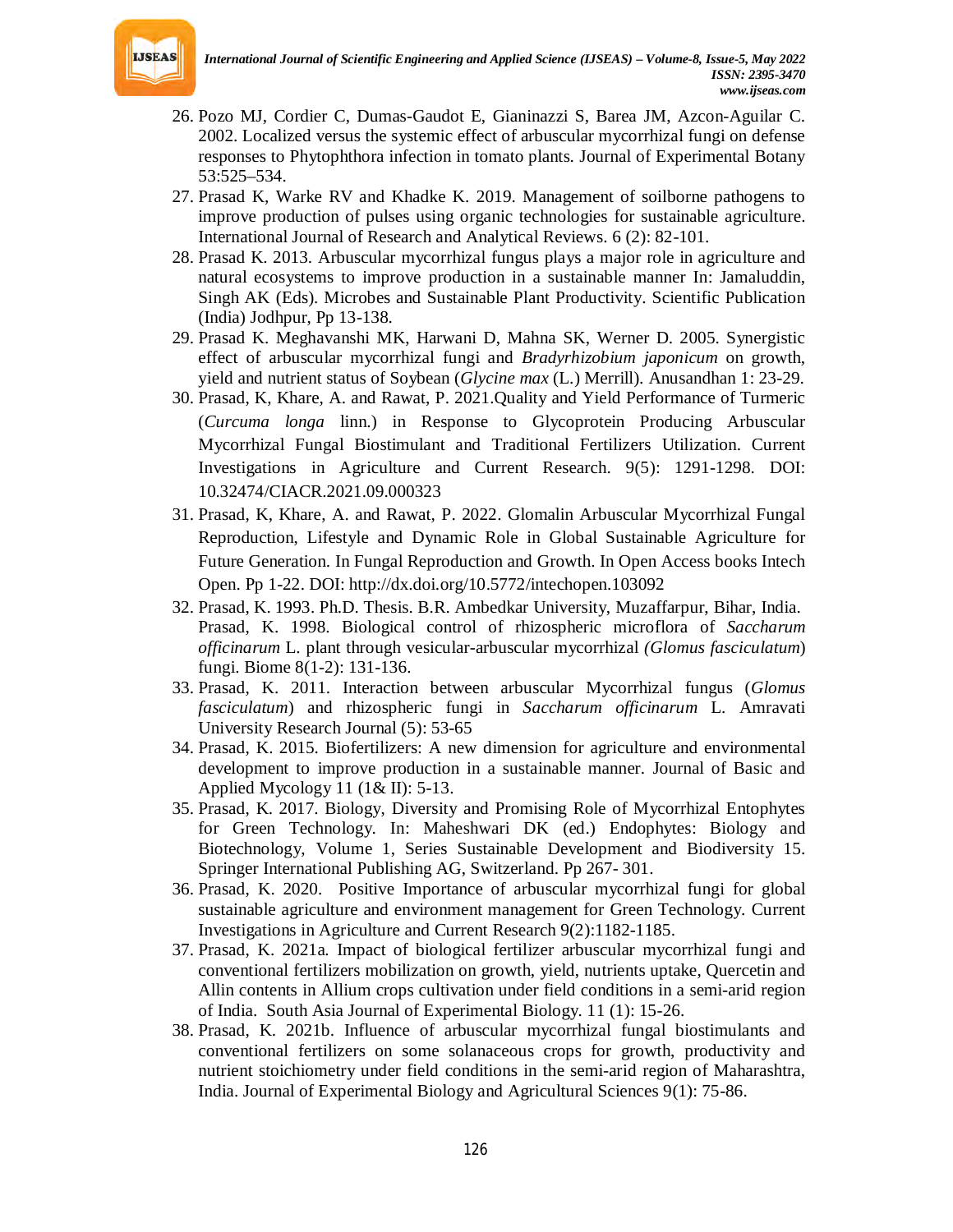

- 39. Prasad, K. 2021c. Effect of dual inoculation of arbuscular mycorrhiza fungus and cultivar specific *Bradyrhizobium japonicum* on the growth, yield, chlorophyll, nitrogen and phosphorus contents of Soybean (Glycine Max (L.) Merrill.) grown on alluvial soil. Journal of Innovation in Applied Research 4(1): 1-12.
- 40. Prasad, K. 2021d. Stimulation Impact of Rhizospheric Microbe's Glomeromycota AM Fungi and Plant Growth Promoting Rhizobacteria on Growth, Productivity, Lycopene, Β-Carotene, Antioxidant Activity and Mineral Contents of Tomato beneath Field Condition Cultivated in the Western Ghats Covering Semi-Arid Region of Maharashtra, India. Journal of Bioscience & Biomedical Engineering. 2(3):1-14.
- 41. Prasad, K. 2021e. Potential Impact of Seed Coating with Beneficial Microorganisms to Meticulousness Sustainable Organic Agriculture for Quality Nutritive Food Production for Modern Lifestyle, Improve Global Soil and Environmental Health towards Green Technology. Aditum Journal of Clinical and Biomedical Research. 2(4):1-9. DOI: http;//doi.org/06.2021/1.1043
- 42. Prasad, K. 2021f. Arbuscular Mycorrhizal Fungi and Plant Collaborations Influences Ecology and Environmental Changes for Global Sustainable Development. Journal of Ecology & Natural Resources. 5(1): 1-16. DOI: 10.23880/jenr-16000231
- 43. Prasad, K. 2022a. Utilization of Siderophore Producing Plant Growth Promoting Rhizobacteria to Improve Crucial Nourishment and Management of Phytopathogen in Cash Crops for Sustainable Development. American Journal of Sciences and Engineering Research. 5(2):15-23.
- 44. Prasad, K. 2022b. Influence of PGPR, AM Fungi and Conventional Chemical Fertilizers Armament on Growth, Yield Quality, Nutrient translocations and Quercetin Content in Onion Crop Cultivated in Semi-Arid Region of India. Journal of Microbiology & Biotechnology.7(1):1-18. DOI: 10.23880/oajmb-16000214
- 45. Prasad, K. and Yadav, K. 2022. Restoration of Contaminated Agricultural Soils Through Utilization of Beneficial Microbes for Global Future Generation. Aditum Journal of Clinical and Biomedical Research. 4(3): 1-8. DOI: http;//doi.org/03.2022/1.1076
- 46. Prasad, R. 2005. Organic farming vis-à-vis modern agriculture. Current Science 2005; 89(2):252.
- 47. Simon AL, Wellham PAD, Aradottir GI, Gange AC. 2017. Unravelling mycorrhizainduced wheat susceptibility to the English grain aphid Sitobion Avenue. Scientific Reports 7:46497.
- 48. Singh CS, Singh M, Singh SK, Singh AK, Singh AKR. 2015. Growth and yield response of rice cultivars under the system of rice intensification and conventional method of the rice production system. Ecoscan Journal 9(3&4):1077–81.
- 49. Singh Y, Singh B, Timsina J. 2005. Crop residue management for nutrient cycling and improving soil productivity in rice-based cropping systems in the tropics. Advances in Agronomy 85:269-407.
- 50. Sitaresmi T. 2016. The Influence of genotype x environment interaction on the results of rice field expectancy results. Journal of Agriculture and Food Research 35(2):42–55.
- 51. Solaiman MZ, Hirata H. 1996. Effectiveness of arbuscular mycorrhizal colonization at nursery-stage on growth and nutrition in wetland rice (Oryza sativa L.) after